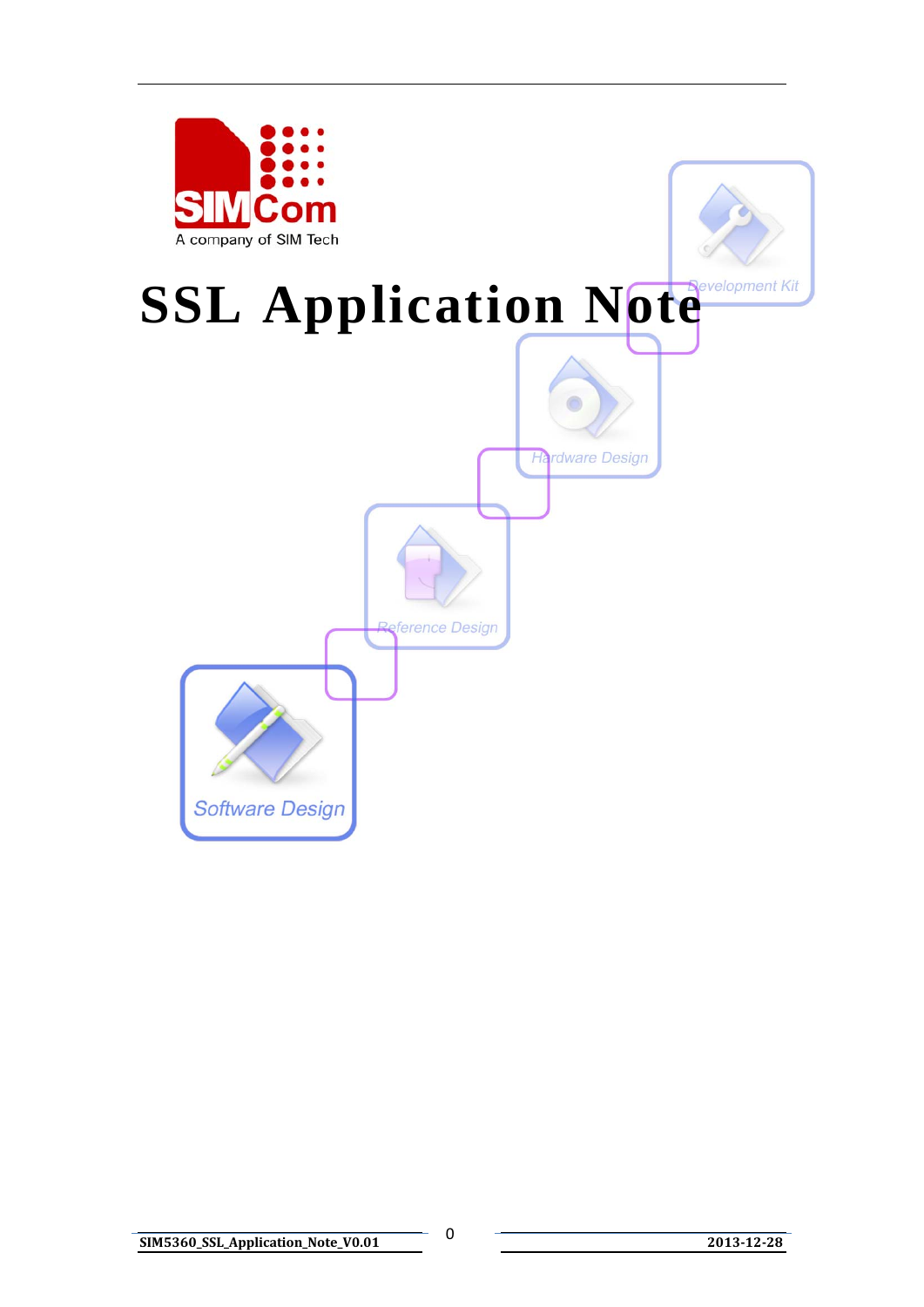| <b>Document Title:</b> | SIM 5360 SSL Application Note      |  |  |
|------------------------|------------------------------------|--|--|
| <b>Version:</b>        | 0.01                               |  |  |
| Date:                  | 2014-02-24                         |  |  |
| <b>Status:</b>         | Developing                         |  |  |
| <b>Document ID:</b>    | SIM5360_SSL_Application_Note_V0.01 |  |  |

#### **General Notes**

Simcom offers this information as a service to its customers, to support application and engineering efforts that use the products designed by Simcom. The information provided is based upon requirements specifically provided to Simcom by the customers. Simcom has not undertaken any independent search for additional relevant information, including any information that may be in the customer's possession. Furthermore, system validation of this product designed by Simcom within a larger electronic system remains the responsibility of the customer or the customer's system integrator. All specifications supplied herein are subject to change.

#### **Copyright**

This document contains proprietary technical information which is the property of SIMCOM Limited., copying of this document and giving it to others and the using or communication of the contents thereof, are forbidden without express authority. Offenders are liable to the payment of damages. All rights reserved in the event of grant of a patent or the registration of a utility model or design. All specification supplied herein are subject to change without notice at any time.

*Copyright © Shanghai SIMCom Wireless Solutions Ltd. 2013*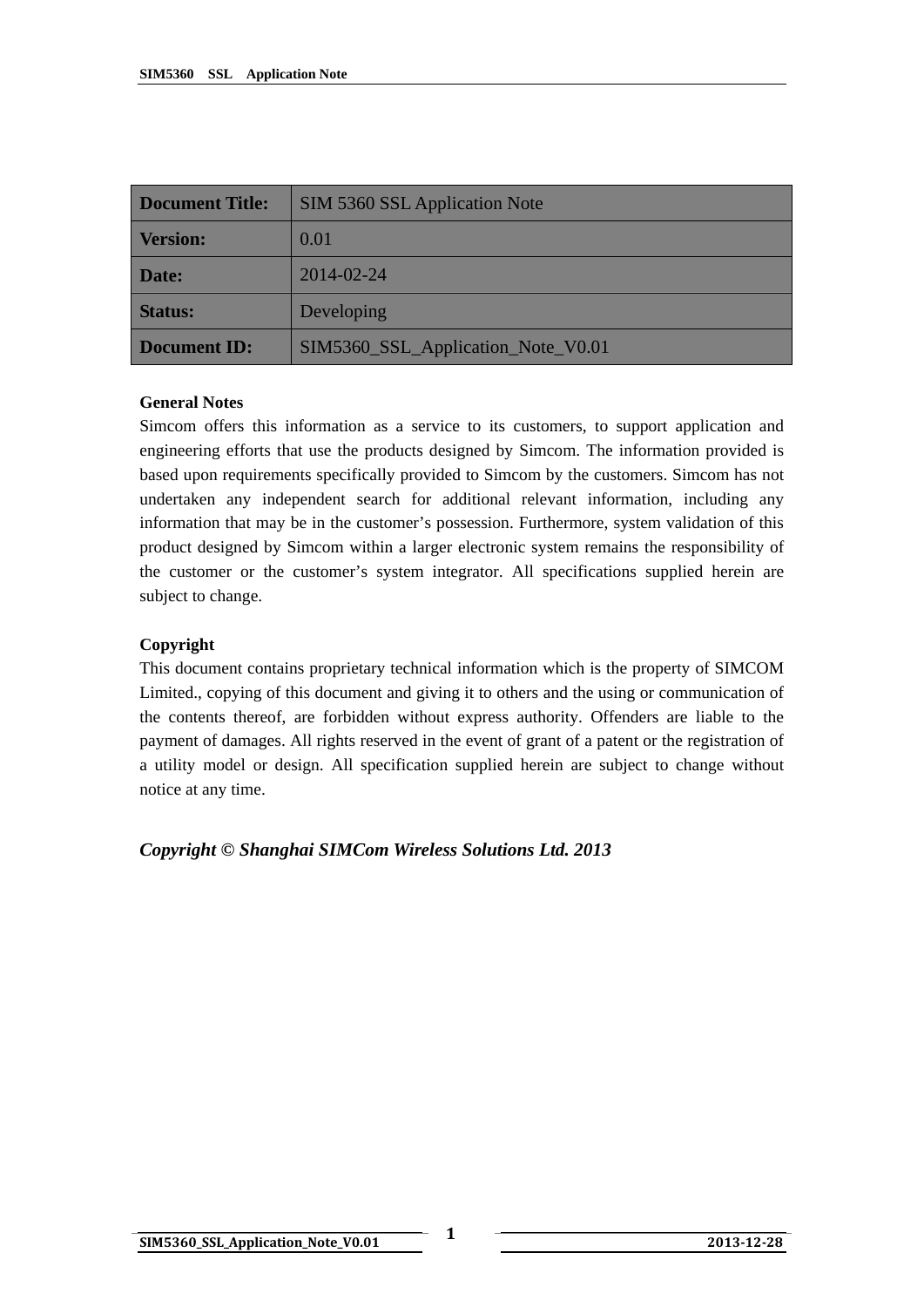## <span id="page-2-0"></span>**Version History**

| <b>Version</b>    | <b>Chapter</b>     | <b>Comments</b> |
|-------------------|--------------------|-----------------|
| V <sub>0.01</sub> | <b>New Version</b> |                 |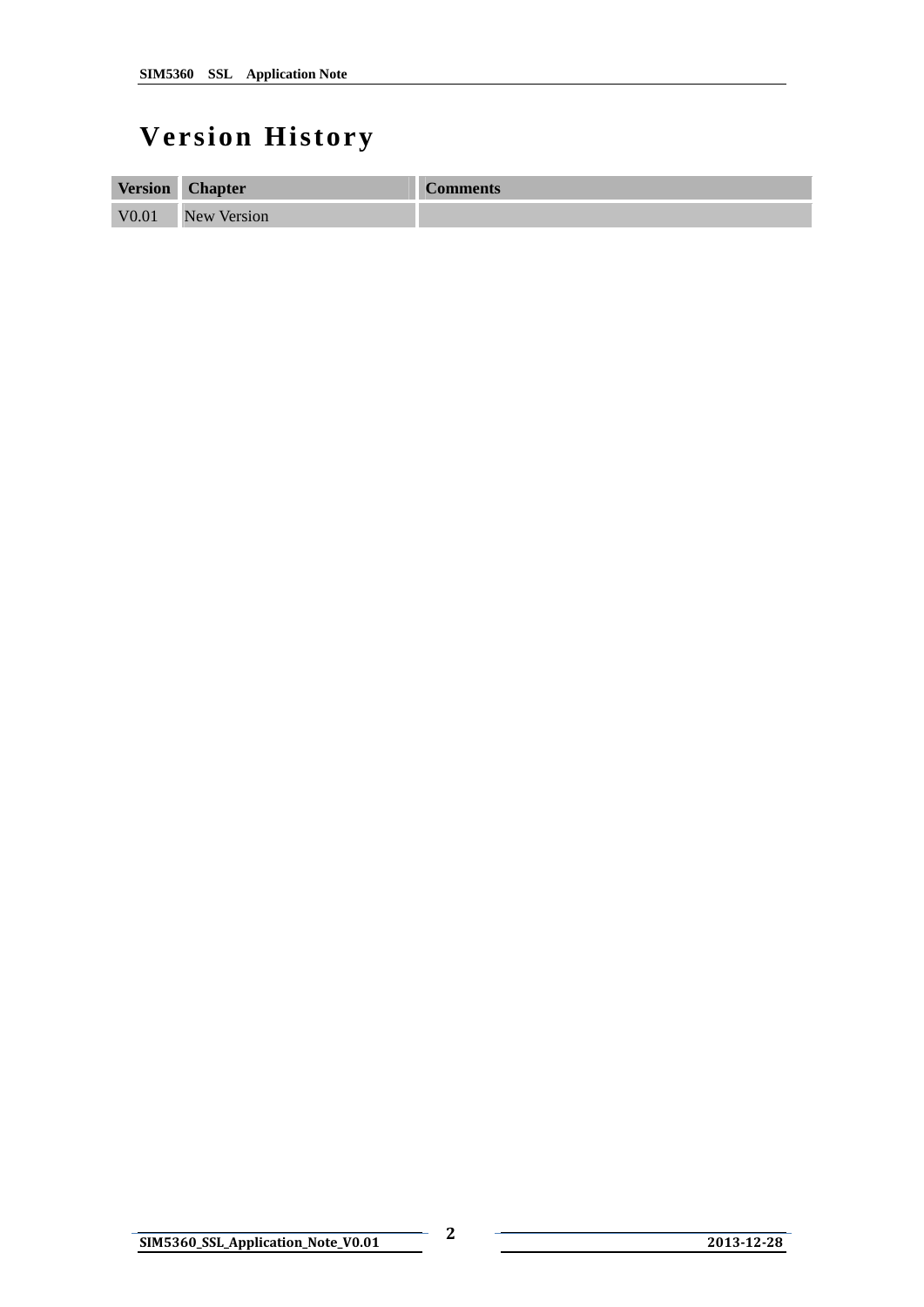## <span id="page-3-0"></span>Contents

| 1. |  |
|----|--|
|    |  |
|    |  |
|    |  |
|    |  |
|    |  |
|    |  |
|    |  |
|    |  |
|    |  |
|    |  |
|    |  |
| 3. |  |
|    |  |
|    |  |
|    |  |
|    |  |
|    |  |
|    |  |
|    |  |
|    |  |
|    |  |
|    |  |
|    |  |
|    |  |
|    |  |
|    |  |
|    |  |
|    |  |
| 4. |  |
|    |  |
|    |  |
|    |  |
|    |  |
|    |  |
|    |  |
|    |  |
|    |  |
|    |  |
| 5. |  |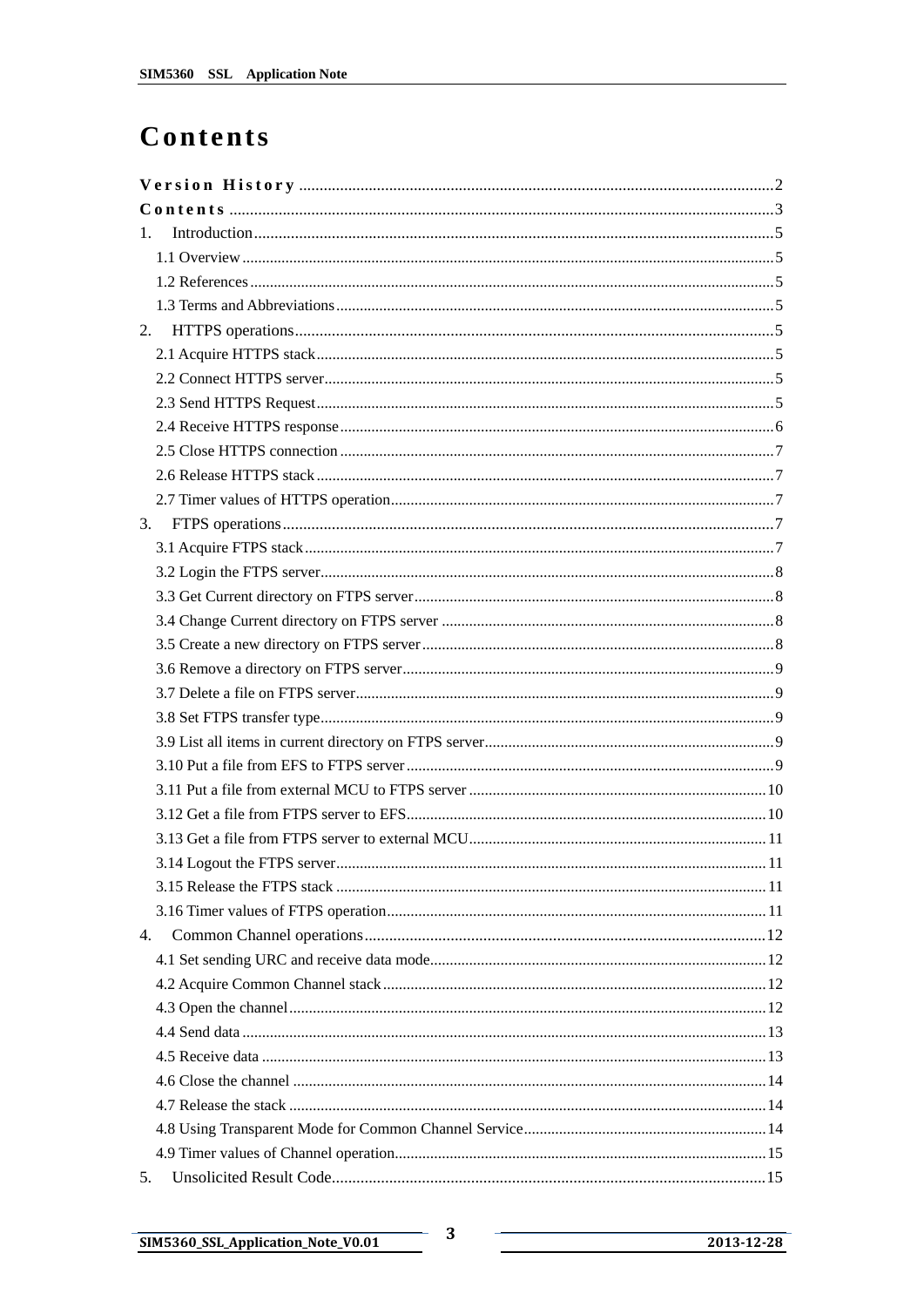| 6. |  |
|----|--|
|    |  |
|    |  |
|    |  |
|    |  |
|    |  |
|    |  |
|    |  |
| 7. |  |
|    |  |
|    |  |
|    |  |
|    |  |
|    |  |
| 8. |  |

2013-12-28

 $\boldsymbol{4}$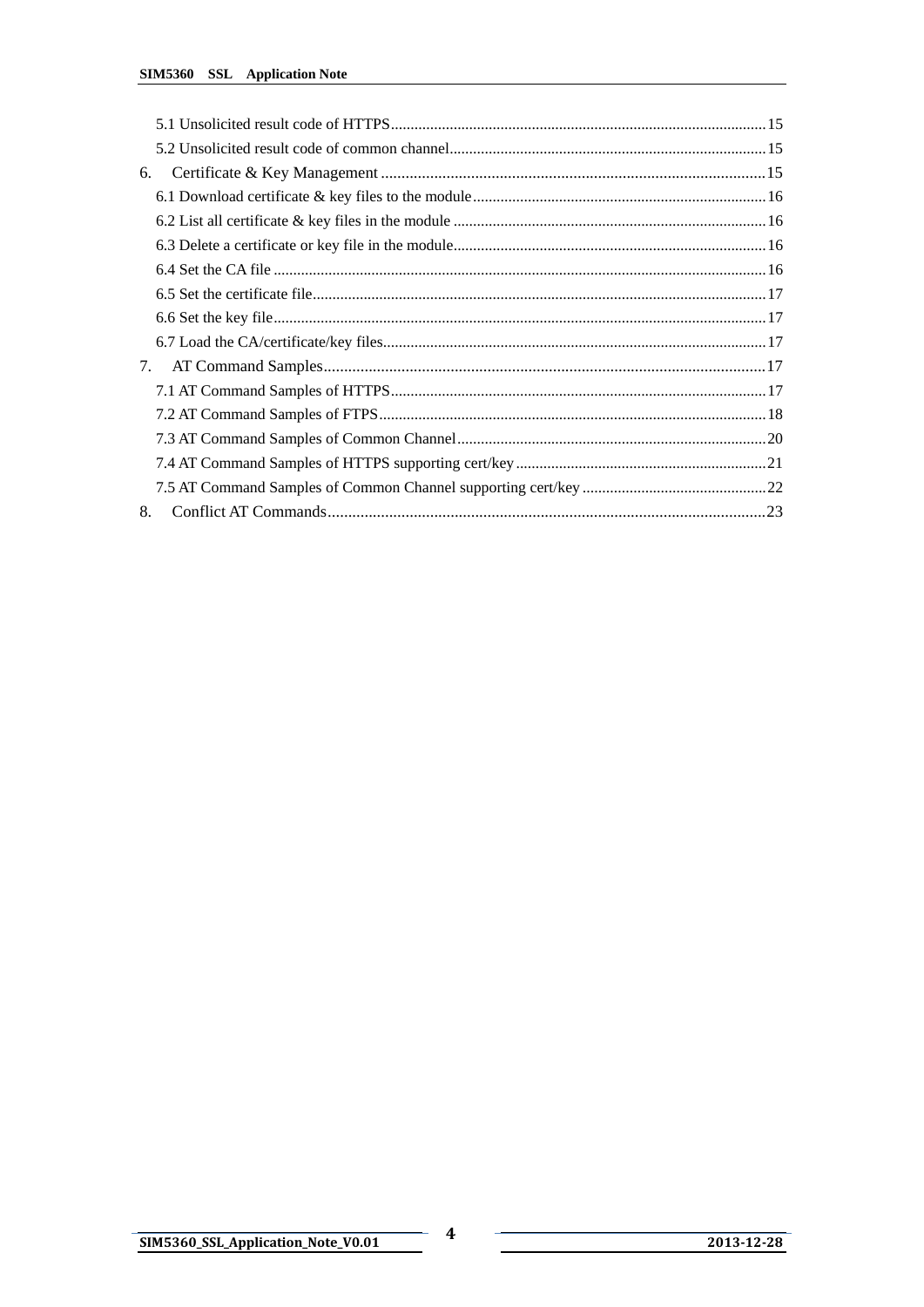# <span id="page-5-0"></span>**1. Introduction**

### **1.1 Overview**

This document gives the usage of SIM52XX SSL functions; user can get useful information about the SIM52XX SSL functions quickly through this document.

The SSL functions are provided in AT command format, and they are designed for customers to design their HTTPS,FTPS and common SSL applications easily. User can access the SSL AT commands through UART/ USB interface which communicates with SIM52XX module.

#### **SIM52XX SSL features:**

- Basic HTTPS GET and POST operations.
- $\bullet$  Basic FTPS LOGIN, LOGOUT, LIST, DEL, RMD, MKD, GET, PUT operations.
- Basic SSL socket operations.

#### **1.2 References**

The present document is based on the following documents:

SIMCOM\_SIM5360\_ATC\_EN\_V0.05.doc

### **1.3 Terms and Abbreviations**

For the purposes of the present document, the following abbreviations apply:

- AT ATtention; the two-character abbreviation is used to start a command line to be sent from TE/DTE to TA/DCE
- EDGE Enhanced Data GSM Environment
- EGPRS Enhanced General Packet Radio Service
- FTPS File Transfer Protocol over Secure socket Layer
- GPRS General Packet Radio Service
- GSM Global System for Mobile communications
- HTTPS Hypertext Transfer Protocol over Secure Socket Layer
- **PIN** Personal Identification Number
- SSL Secure Socket Layer
- TA Terminal Adaptor; e.g. a data card (equal to DCE)
- TE Terminal Equipment; e.g. a computer (equal to DTE)
- UMTS Universal Mobile Telecommunications System
- URC Unsolicited Result Code
- USIM Universal Subscriber Identity Module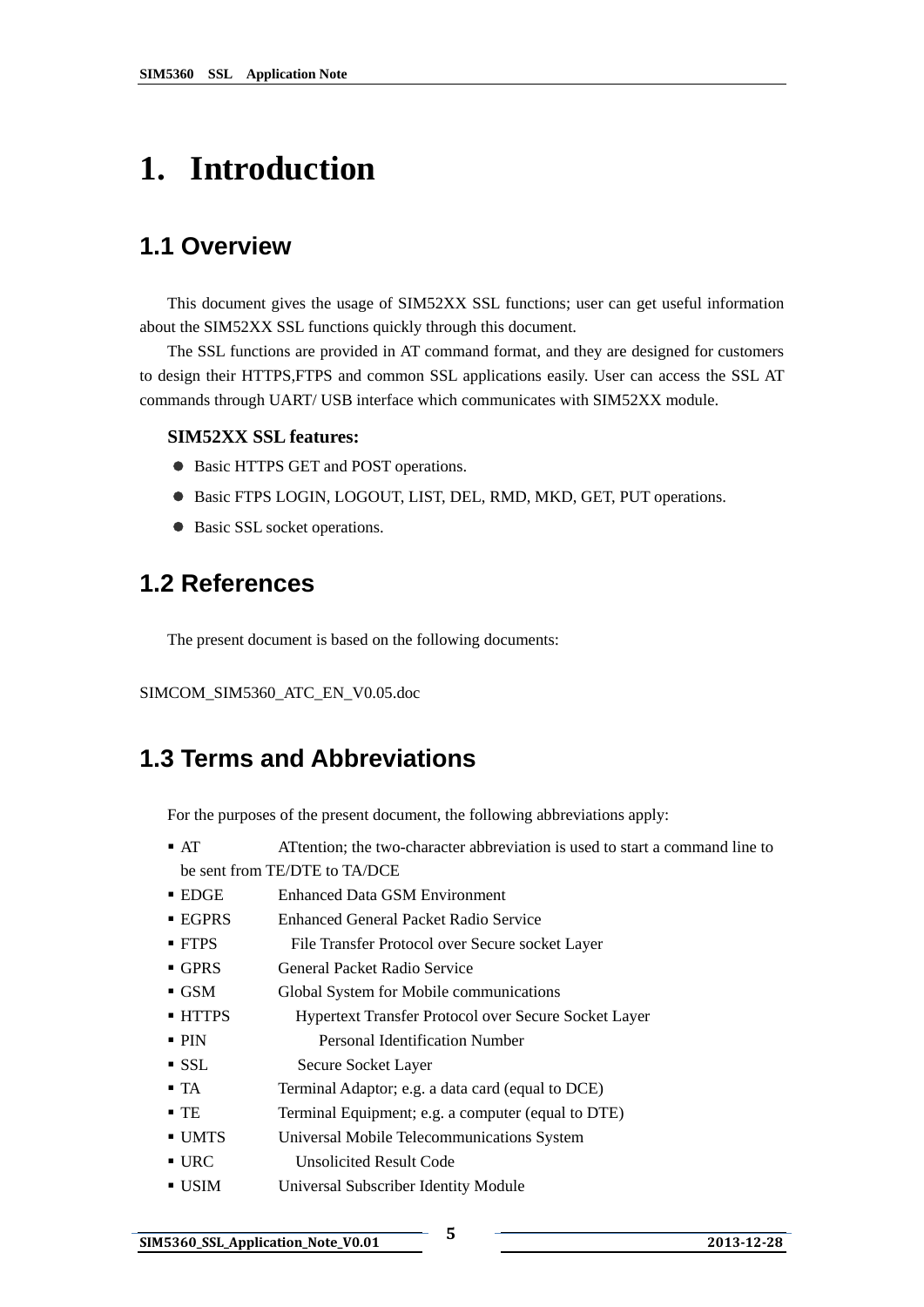WCDMA Wideband Code Division Multiple Access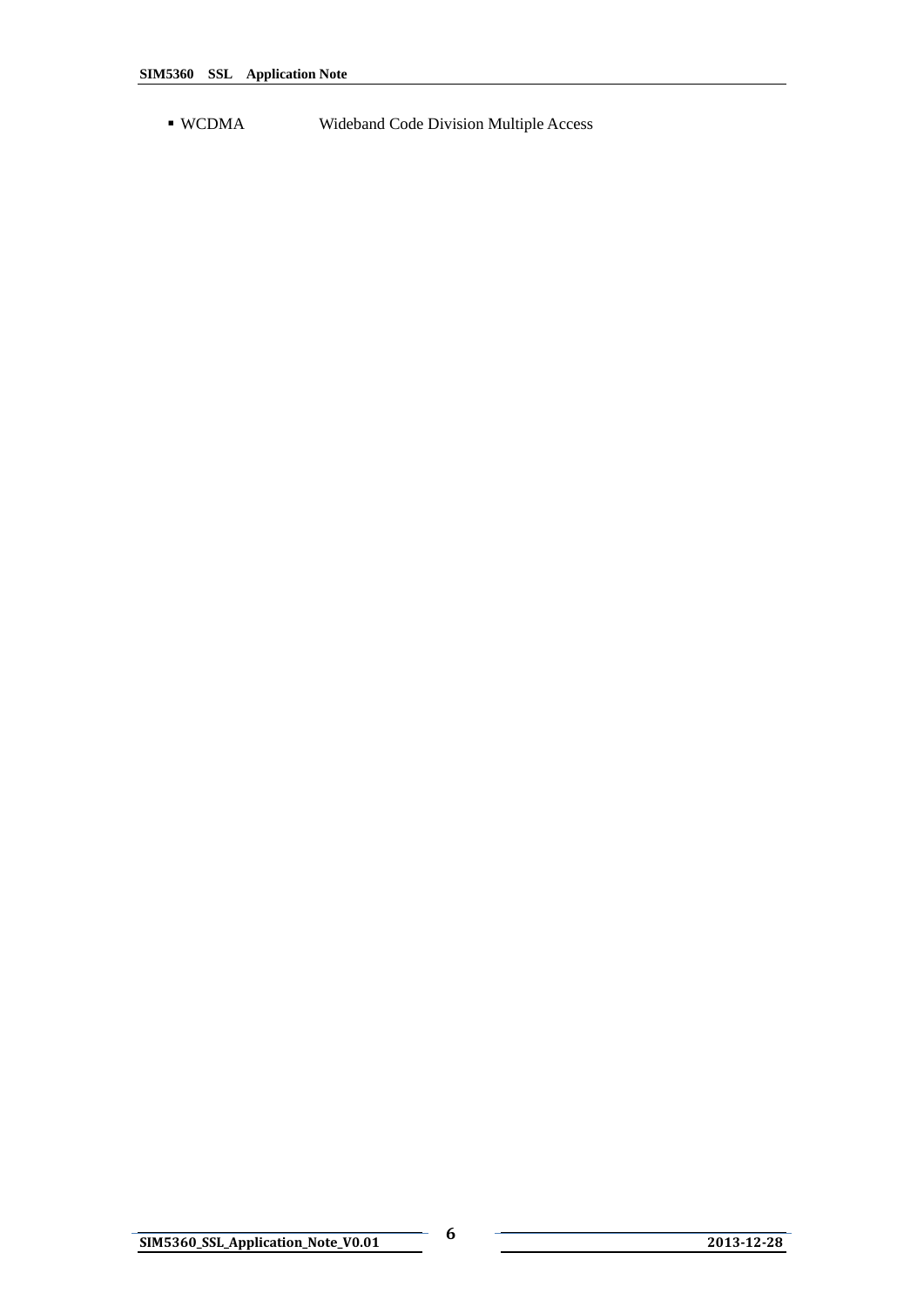## <span id="page-7-0"></span>**2. HTTPS operations**

The purpose of this section is to help get you start with HTTPS operations.

### **2.1 Acquire HTTPS stack**

Each time when user needs to access a new HTTPS URL (AT+CHTTPSOPSE), the HTTPS stack needs to be acquired before the HTTPS operations:

*AT+CHTTPSSTART OK*

### **2.2 Connect HTTPS server**

After acquiring the HTTPS stack, user can connect the HTTPS server using the following AT command:

```
 AT+CHTTPSOPSE="www.mywebsite.com", 443, 2
```
*OK* 

The last parameter is the server type. Default is 2(HTTPS server). Following are the HTTPS server that supported:

1-HTTP server

2-HTTPS server with SSL3.0/TLS1.0 supported

## **2.3 Send HTTPS Request**

 After the HTTPS connection is established successfully. User can send HTTPS request data using the following AT commands:

 *AT+CHTTPSSEND=88 >GET* [/ HTTP/1.1](http://www.mywebsite.com/index.html%20HTTP/1.1) *Host:* [www.mywebsite.com](http://www.mywebsite.com/) *User-Agent: MY WEB AGENT Content-Length: 0* 

*OK* 

 When the HTTPS data is large (for example, posting a large file to server), the AT+CHTTPSSEND can be used to send the data segmented to multiple parts: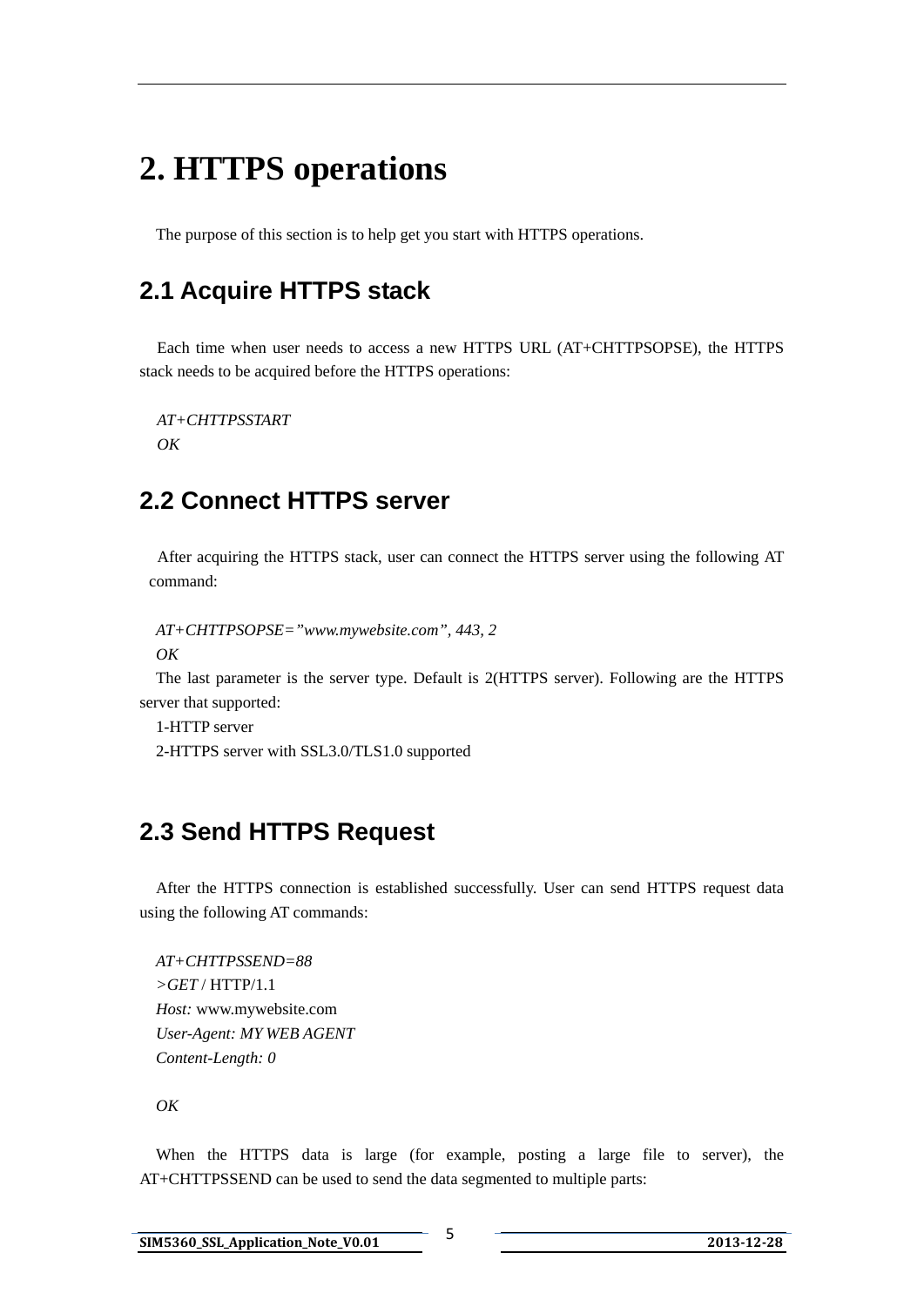<span id="page-8-0"></span> *AT+CHTTPSSEND=1024 … AT+CHTTPSSEND=1024* 

When all the data has been sent, the AT+CHTTPSSEND is used to commit these request data:

 *AT+CHTTPSSEND OK … +CHTTPSSEND: 0* 

Also user can query how much data in the module cache is waiting to be sent:

```
 AT+CHTTPSSEND? 
 +CHTTPSSEND: 1024 
 OK
```
### **2.4 Receive HTTPS response**

After sending the HTTPS data, the HTTPS server may send HTTPS response to the module, and the module can use the following command to receive data from the server:

```
 AT+CHTTPSRECV=1 
 OK 
 +HTTPSRECV: DATA,249 
 HTTP/1.1 200 OK 
Content-Type: text/html 
Content-Language: zh-CN 
Content-Length: 57 
Date: Tue, 31 Mar 2009 01:56:05 GMT 
Connection: Close 
Proxy-Connection: Close
```
*<html> <header>test</header> <body> Test body </body>* 

#### *+CHTTPSRECV: 0*

The parameter of this command is used to tell the module to receive the response data with at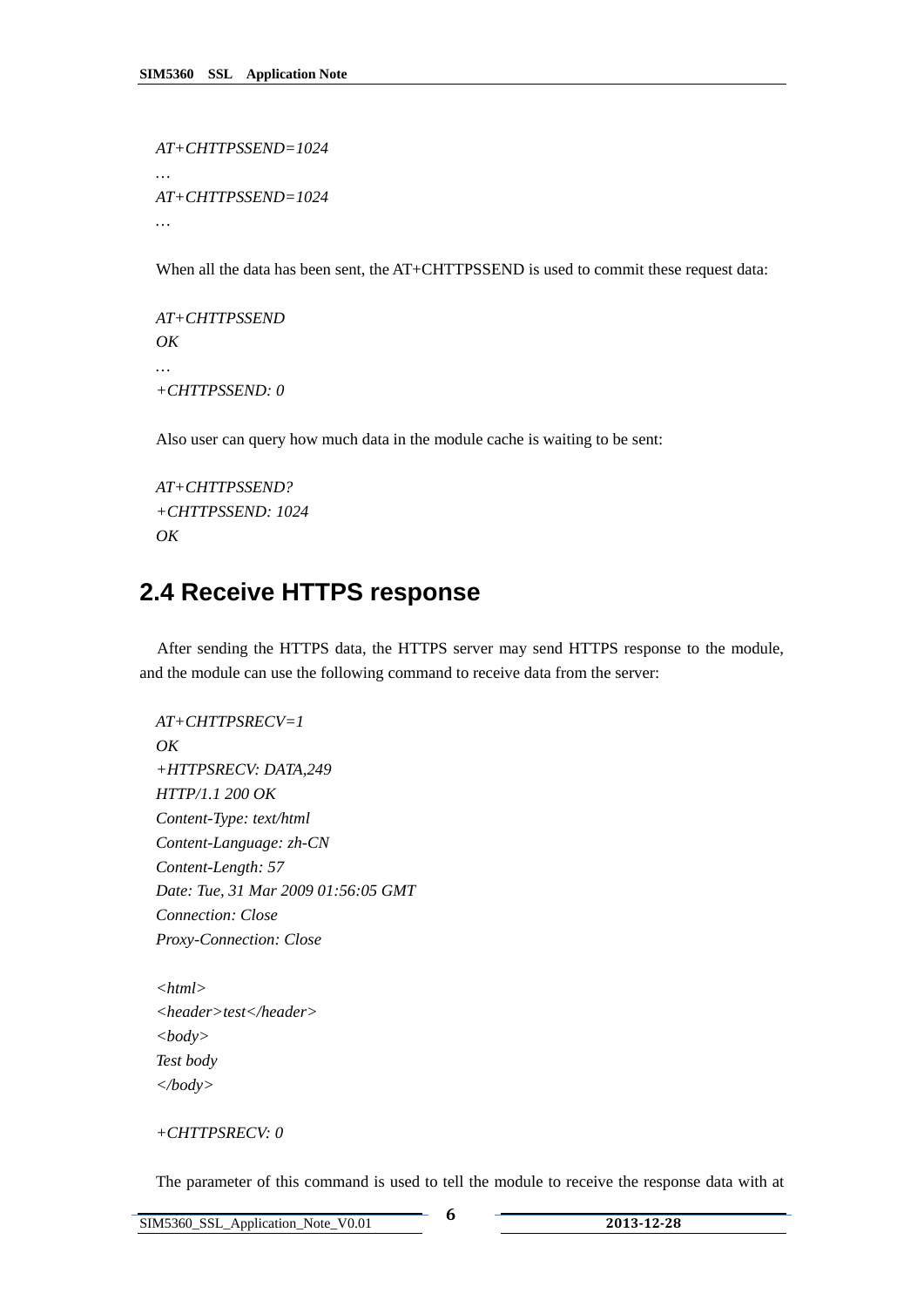<span id="page-9-0"></span>least the length of the parameter.

 If the response data is very large, user can use AT+CHTTPSRECV to receive the data multiple times.

## **2.5 Close HTTPS connection**

User can close the HTTPS connection using AT+CHTTPSCLSE

```
 AT+CHTTPSCLSE 
 OK
```
### **2.6 Release HTTPS stack**

After closing HTTPS connection, user must release the HTTPS stack:

```
 AT+CHTTPSSTOP 
 OK
```
### **2.7 Timer values of HTTPS operation**

Following are the timer value setting for HTTPS operation:

| Timer                            | Value     |
|----------------------------------|-----------|
| HTTPS connect                    | 2 minutes |
| HTTPS transferring timer         | 2 minutes |
| <b>HTTPS</b> close               | 2 minutes |
| <b>HTTPS</b><br>wireless<br>stop | 2minutes  |
| network                          |           |

## **3. FTPS operations**

#### **3.1 Acquire FTPS stack**

Each time when user needs to access a FTPS server, the FTPS stack needs to be acquired first:

*AT+CFTPSSTART OK +CFTPSSTART: 0*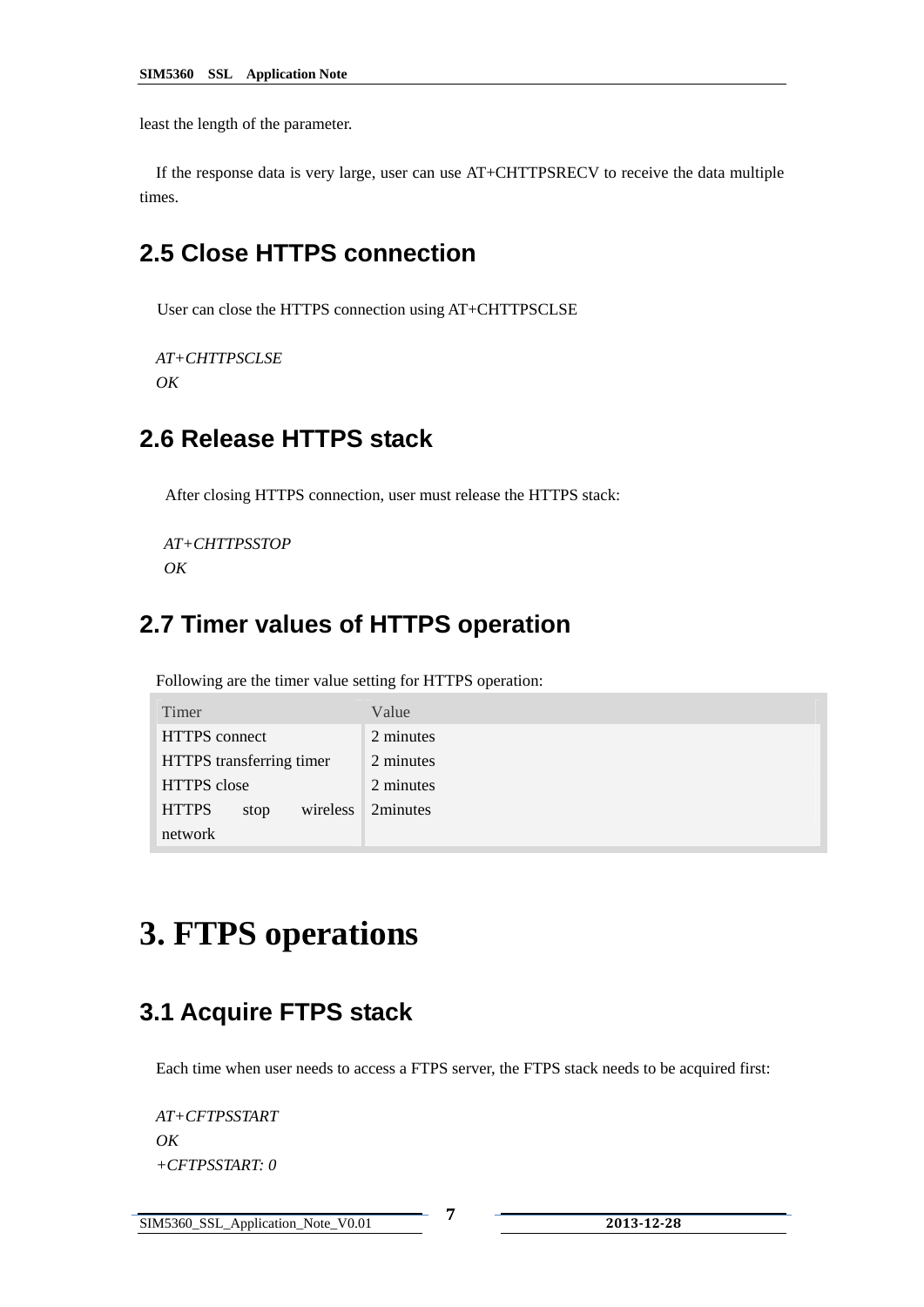## <span id="page-10-0"></span>**3.2 Login the FTPS server**

User can use the following AT command to login the FTPS server:

```
AT+CFTPSLOGIN="www.myftpsserver.com", 990, "myname", "mypassword",3 
OK 
+CFTPSLOGIN: 0
```
The last parameter of AT+CFTPSLOGIN is the type of FTP/FTPS server. Default is 3(implicit FTPS server). Following are the supported FTP/FTPS server type:

0-FTP server 1-explicit FTPS server with AUTH SSL supported 2-explicit FTPS server with AUTH TLS supported 3-implicit FTPS server with SSL3.0/TLS1.0 supported

## **3.3 Get Current directory on FTPS server**

The following command can be used to get the current FTPS directory on server:

```
AT+CFTPSPWD 
+CFTPSPWD: "/" 
OK
```
## **3.4 Change Current directory on FTPS server**

The following command can be used to change the current FTPS directory on server:

```
AT+CFTPSCWD= "/mysubdir" 
OK
```
## **3.5 Create a new directory on FTPS server**

The following command can be used to create a new directory on FTPS server:

```
AT+CFTPSMKD= "mynewdir" 
\overline{OK}
```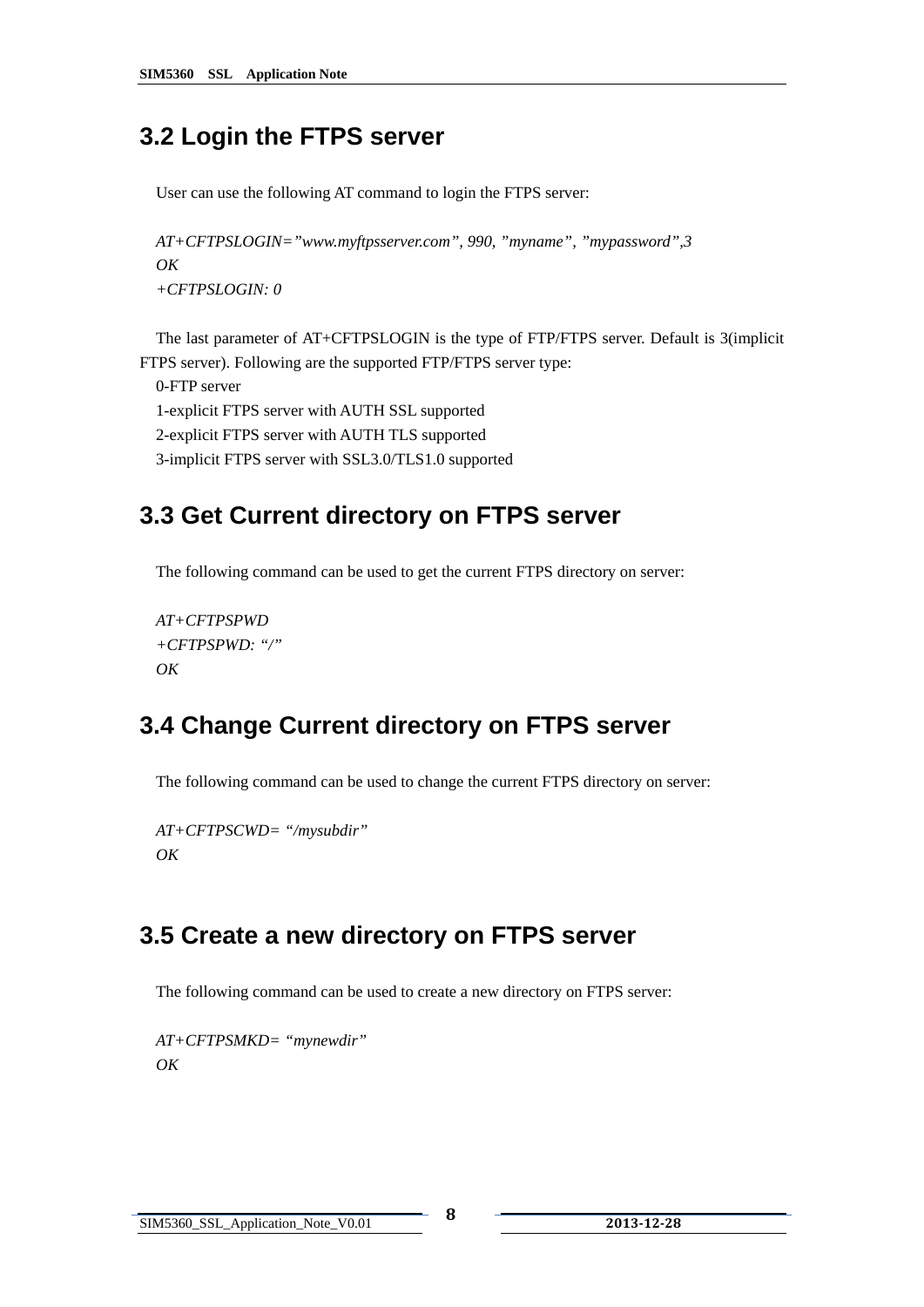#### <span id="page-11-0"></span>**3.6 Remove a directory on FTPS server**

The following command can be used to remove a directory on FTPS server:

```
AT+CFTPSRMD= "mynewdir" 
OK
```
Only when directory is empty, the directory can be removed successfully.

### **3.7 Delete a file on FTPS server**

The following command can be used to delete a file on FTPS server:

```
AT+CFTPSDEL= "mydelfile" 
OK
```
### **3.8 Set FTPS transfer type**

The following command can be used to set FTPS transfer type:

```
AT+CFTPSTYPE= I 
OK
```
### **3.9 List all items in current directory on FTPS server**

The following command can be used to list all items in current directory on FTPS server:

| $AT+CFTPSLIST$          |  |       |  |                                      |
|-------------------------|--|-------|--|--------------------------------------|
| OK                      |  |       |  |                                      |
| +CFTPSLIST: DATA,193    |  |       |  |                                      |
| $\frac{drw-rw-rw-1}{r}$ |  | group |  | $0$ Sep $1$ 18:01.                   |
| $\frac{drw-rw-rw-1}{r}$ |  | group |  | $0$ Sep $1$ 18:01.                   |
| $-rw$ -rw-rw- 1 user    |  | group |  | 2017 Sep 1 17:24 19800106_000128.jpg |

*+CFTPSLIST: 0* 

### **3.10 Put a file from EFS to FTPS server**

The following command can be used to put a file from EFS to FTPS server: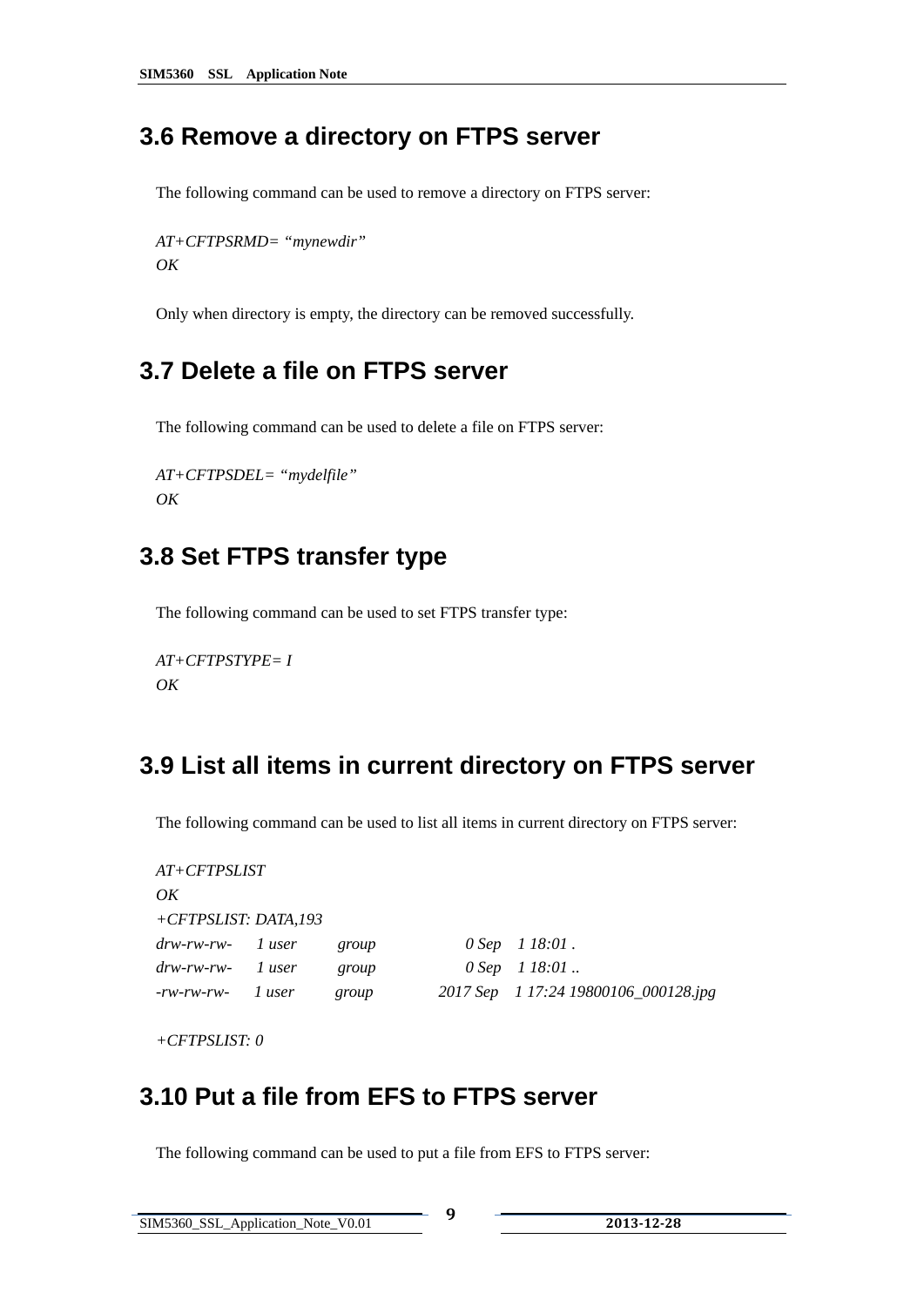```
AT+CFTPSPUTFILE= 1, "myputlfile.txt" 
OK 
+CFTPSPUTFILE: 0
```
### **3.11 Put a file from external MCU to FTPS server**

The following command can be used to put a file from external MCU to FTPS server:

```
AT+CFTPSPUT= "myputlfile.txt", 10 
>test content 
OK
```
When the file is large, user can use the following commands after the previous command to put the left data:

```
AT+CFTPSPUT=1024 
>… 
OK 
AT+CFTPSPUT=1024 
>… 
\overline{OK}
```
After user has put all the data, the AT+CFTPSPUT should be used to put all the data:

```
AT+CFTPSPUT 
OK 
+CFTPSPUT: 0
```
Also user can use AT+CFTPSPUT? to query the size of the data in the module cache which needs to be sent:

```
AT+CFTPSPUT? 
+CFTPSPUT: 1024 
OK
```
### **3.12 Get a file from FTPS server to EFS**

The following command can be used to get a file from FTPS server to EFS:

```
AT+CFTPSGETFILE= 1, "mygetlfile.txt" 
OK
```
 *+CFTPSGETFILE: 0* 

SIM5360\_SSL\_Application\_Note\_V0.01 **10 <sup>2013</sup>12<sup>28</sup>**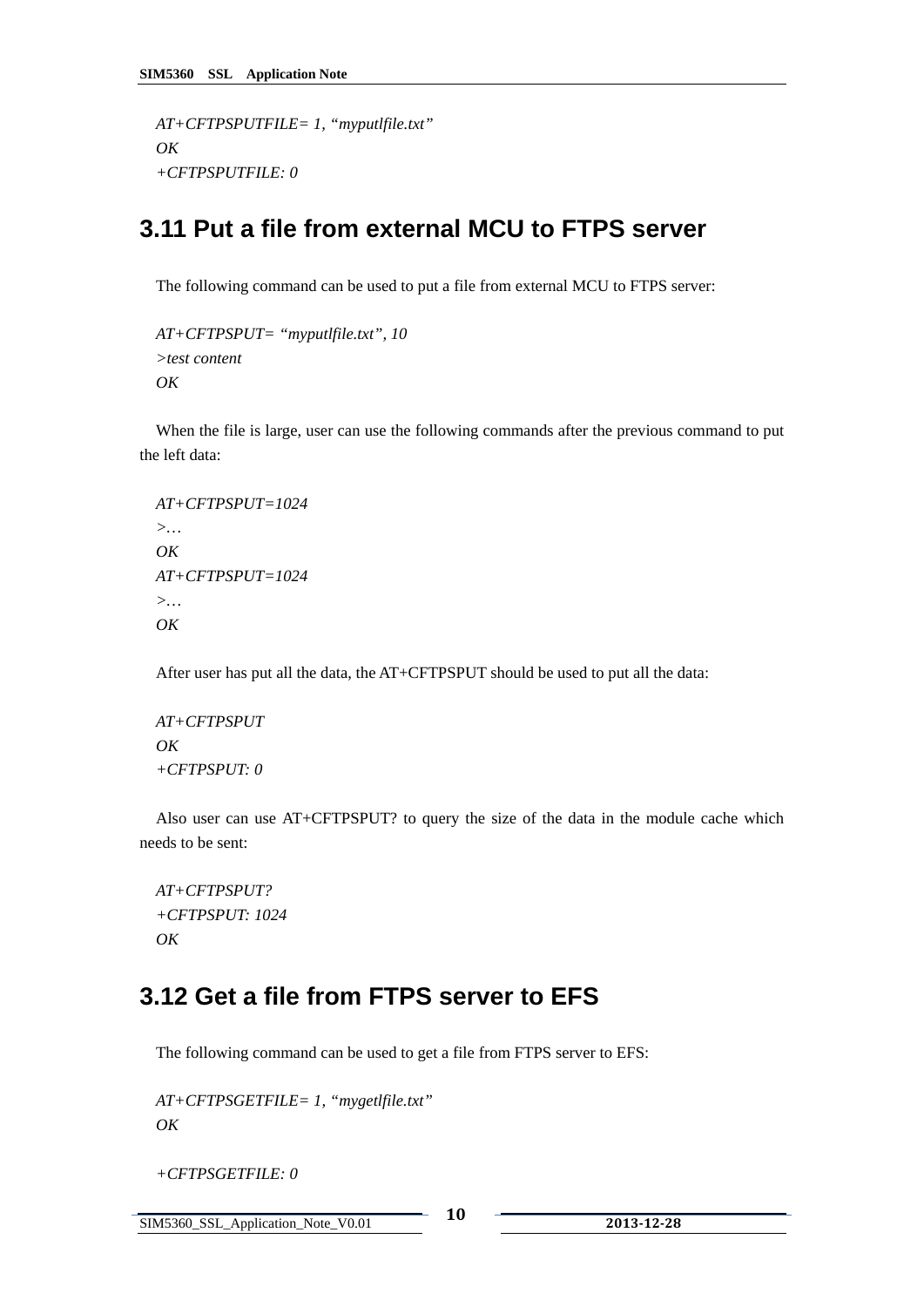## <span id="page-13-0"></span>**3.13 Get a file from FTPS server to external MCU**

The following command can be used to get a file from FTPS server to external MCU:

```
AT+CFTPSGET= "myputlfile.txt" 
OK 
 +CFTPSGET: DATA, 1020, 
… 
+CFTPSGET: DATA, 1058, 
… 
… 
+CFTPSGET: 0
```
## **3.14 Logout the FTPS server**

User can use the following AT command to logout the FTPS server:

```
AT+CFTPSLOGOUT 
OK 
+CFTPSLOGOUT: 0
```
## **3.15 Release the FTPS stack**

User can use the following AT command to release FTPS stack:

```
AT+CFTPSSTOP 
OK 
+CFTPSSTOP: 0
```
## **3.16 Timer values of FTPS operation**

Following are the timer value setting for FTPS operation:

| Timer                            | Value     |
|----------------------------------|-----------|
| <b>HTTPS</b> connect             | 2 minutes |
| HTTPS transferring timer         | 2 minutes |
| <b>HTTPS</b> close               | 2 minutes |
| <b>HTTPS</b><br>wireless<br>stop | 2minutes  |
| network                          |           |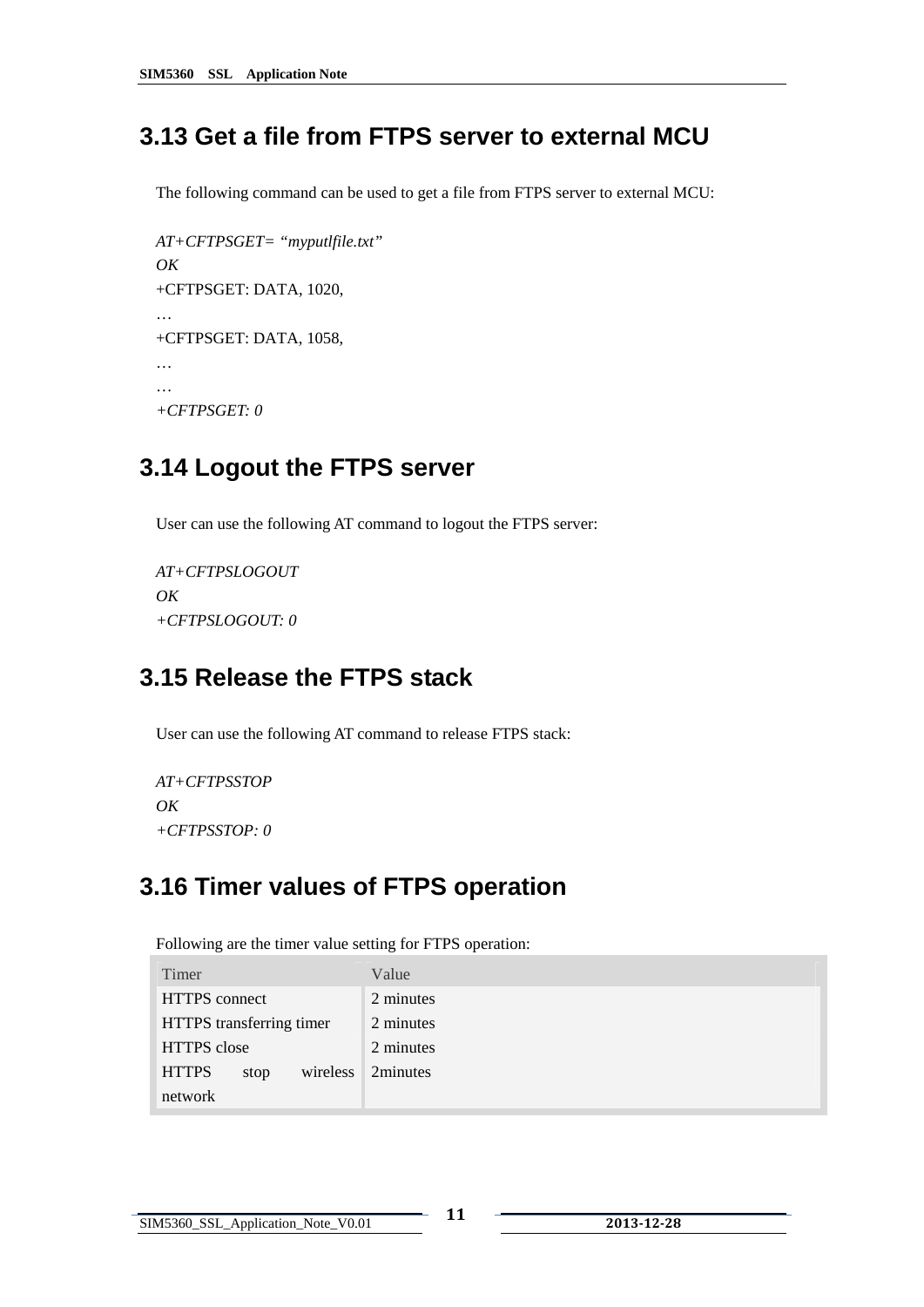## <span id="page-14-0"></span>**4. Common Channel operations**

The purpose of this section is to help get you start with common SSL operations.

### **4.1 Set sending URC and receive data mode**

Ths following command can be used to set sending result URC and receive data mode:

*AT+CCHSET=0, 0 OK* 

The first parameter is the AT+CCHSEND URC report mode. If it is set to 1, after sending complete, the +CCHSEND: <session>,<result\_code> will be reported.

The second parameter is the AT+CCHRECV mode. When it is 0, each received data packet will be reported as URC like +CCHRECV: DATA,<session\_id>,<len>\r\n<data> directly. If the parameter is set to 1, whenever there is new data packet arrived, the +CCHEVENT: <session\_id>,RECV EVENT URC will be reported, then MCU can use AT+CCHRECV=<session\_id> to retrieve the received data.

#### **4.2 Acquire Common Channel stack**

The common channel stack needs to be acquired using the following AT command:

*AT+CCHSTART OK +CCHSTART: 0* 

#### **4.3 Open the channel**

After acquiring the common channel stack, user can connect to peer using the following AT command:

 *AT+CCHOPEN=1, "www.mydomain.com*"*, 443,2 OK +CCHOPEN: 1, 0* 

**The first parameter in all common channel related commands and unsolicited result code is the channel id. Currently only 0 and 1 are valid, which means there are maximum two sessions can be established at the same time.** 

The fourth parameter is the channel type, following are the supported channel types: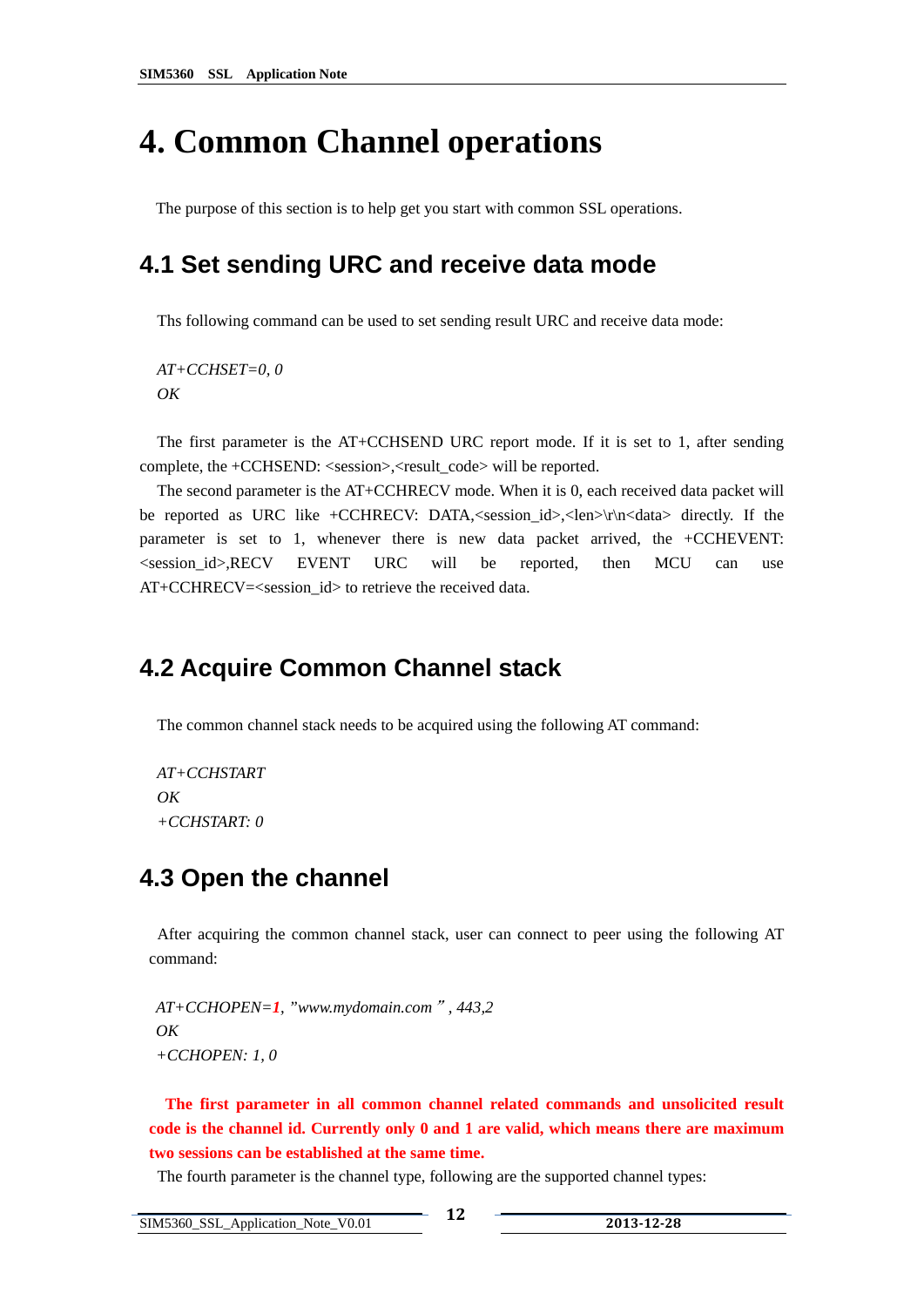```
0-UDP 
1-TCP client 
2-SSL client with SSL3.0/TLS1.0 supported(default)
```
### **4.4 Send data**

After the channel is opened successfully. User can send data using the following AT commands:

```
 AT+CCCHSEND=1, 88 
 >…0
```
 $\overline{OK}$ 

When the data is large, the AT+CCHSEND can be used to send for multiple times:

 *AT+CCHSEND=1, 1024 >… AT+CCHSEND=1, 1024 >…* 

When  $AT+CCHSET=1$  is set, the  $+CCHSEND URC$  will be report after sending:

```
 +CCHSEND: 1, 0
```
Also user can query how much data in the module cache is waiting to be sent:

 *AT+CCHSEND? +CCHSEND: 0, 0, 1, 1024 OK* 

### **4.5 Receive data**

When the second parameter of AT+CCHSET is 0, whenever there is data arrived, the following unsolicited code may be reported:

*+CCHRECV: DATA, 1, 1024*

*.....*

When the second parameter of AT+CCHSET is 1, whenever there is data arrived, the following unsolicited code may be reported:

*+CCHEVENT: 1, RECV EVENT* 

The MCU can use AT+CCHRECV=1 to retrieve the cached received data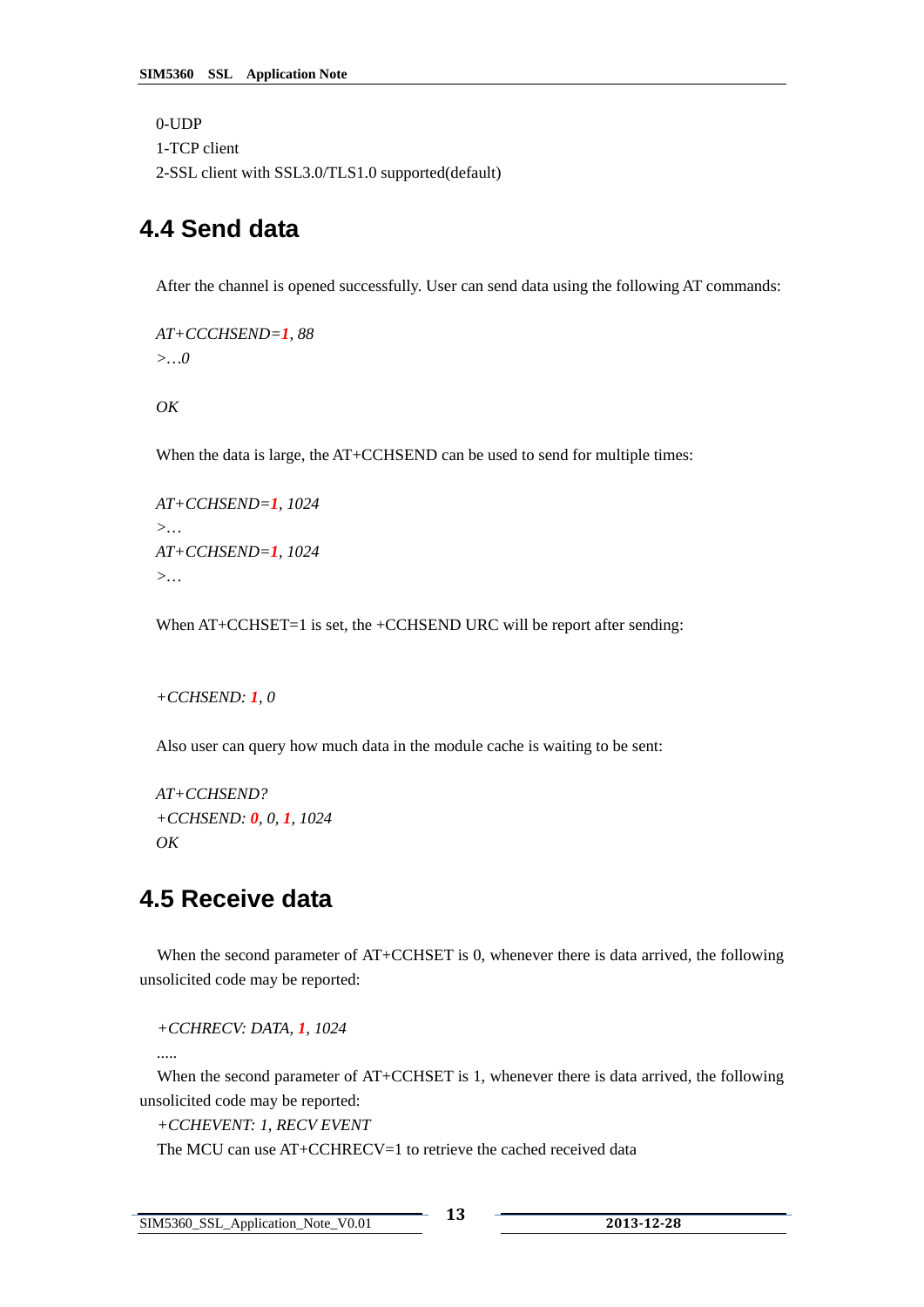#### <span id="page-16-0"></span>**4.6 Close the channel**

User can close the SSL connection using AT+CSSLCLOSE

 $AT+CCHCLOSE = 1$  *OK +CCHCLOSE: 1, 0* 

#### **4.7 Release the stack**

After closing all the opened channels, user must release the common channel stack:

 *AT+CCHSTOP OK +CCHSTOP: 0*

# **4.8 Using Transparent Mode for Common Channel Service**

 Currently only session 0 can be used for transparent mode. If user needs to use transparent mode for common channel AT commands, the following AT command needs to be executed:

 *AT+CCHMODE=1 OK*

After running this command, the AT+CCHOPEN command will run like following:

```
AT+CCHMODE=1 
 OK 
AT+CCHSTART 
OK 
AT+CCHOPEN=0,"www.myserver.com",443 
CONNECT 115200 
…..
```
When the "CONNECT 115200" is reported, the current serial port is running in SSL transparent mode, all the data put into the port will be transferred to the peer part transparently, and all the data received from the peer part will be output through the serial port. If the UART or USB MODEM port is used to run this command, the "+++", DTR signal and ATO command can be used to switch the serial port mode between "ONLINE DATA" AND "ONLINE COMMAND".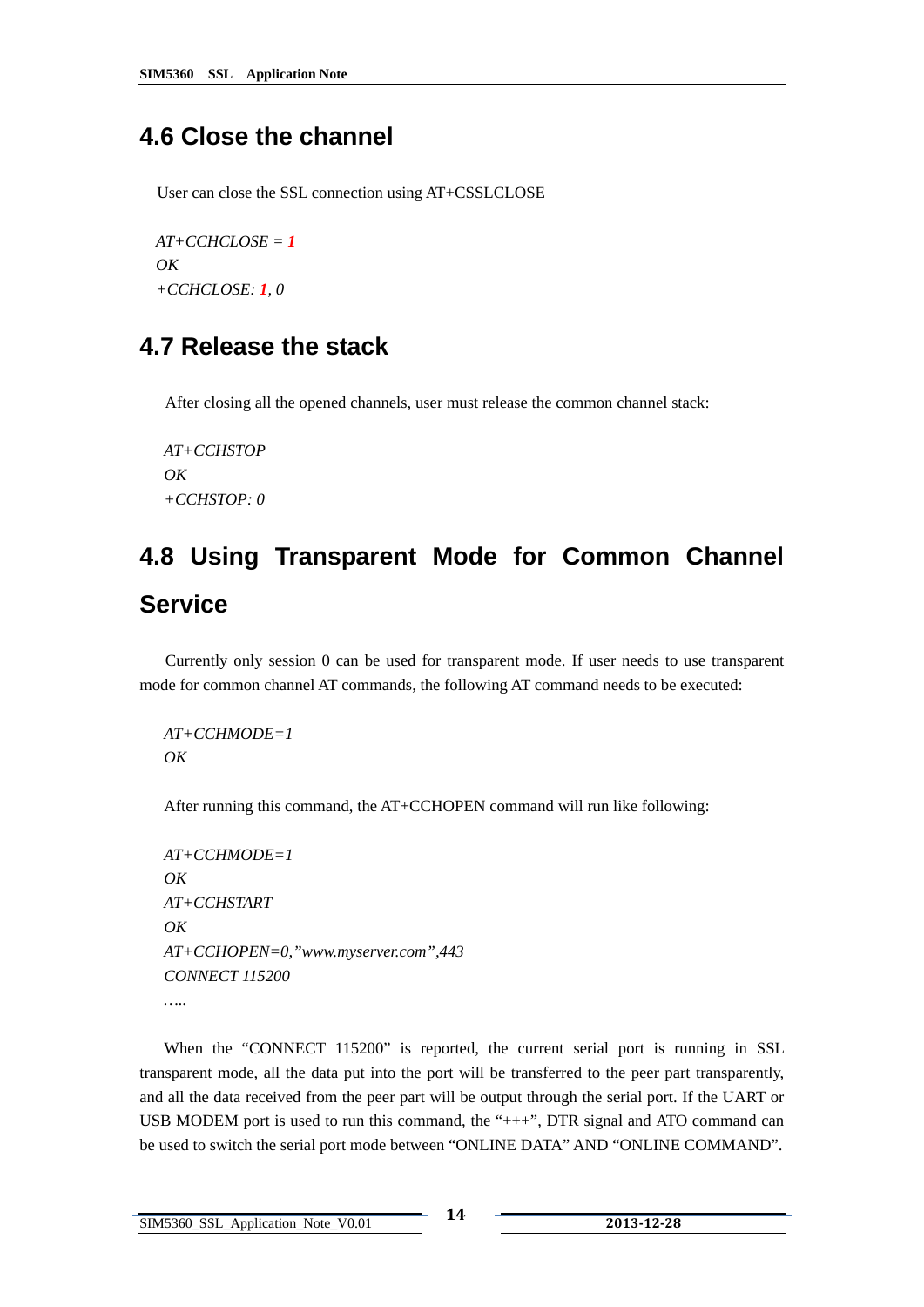## <span id="page-17-0"></span>**4.9 Timer values of Channel operation**

Following are the timer value setting for SSL operation:

| Timer                        | Value     |
|------------------------------|-----------|
| Open channel                 | 2 minutes |
| Waiting sendable state       | 2 minutes |
| Channel close                | 2 minutes |
| channel<br>Release<br>common | 2minutes  |
| stack                        |           |

# **5. Unsolicited Result Code**

### **5.1 Unsolicited result code of HTTPS**

| Code                 | Description                                                   |
|----------------------|---------------------------------------------------------------|
| +CHTTPS: RECV EVENT_ | When the AT+CHTTPSRECV is not being called, and there is data |
|                      | cached in the receiving buffer, this event will be reported.  |

## **5.2 Unsolicited result code of common channel**

Following is the unsolicited result code of +CCHRECV URC,

| Code of <level></level>                                                                                              |  | Description                                       |  |
|----------------------------------------------------------------------------------------------------------------------|--|---------------------------------------------------|--|
| $+$ CCHRECV:                                                                                                         |  | DATA, The session id is the index of the channel. |  |
| $\epsilon$ <session id="">,<len>\r\n<data< td=""><td>The len is the length of the data.</td></data<></len></session> |  | The len is the length of the data.                |  |
|                                                                                                                      |  |                                                   |  |

# **6. Certificate & Key Management**

The purpose of this section is to help get you start with common SSL certificate  $\&$  key management. Currently only .der and raw .pem format files without password protection can be used.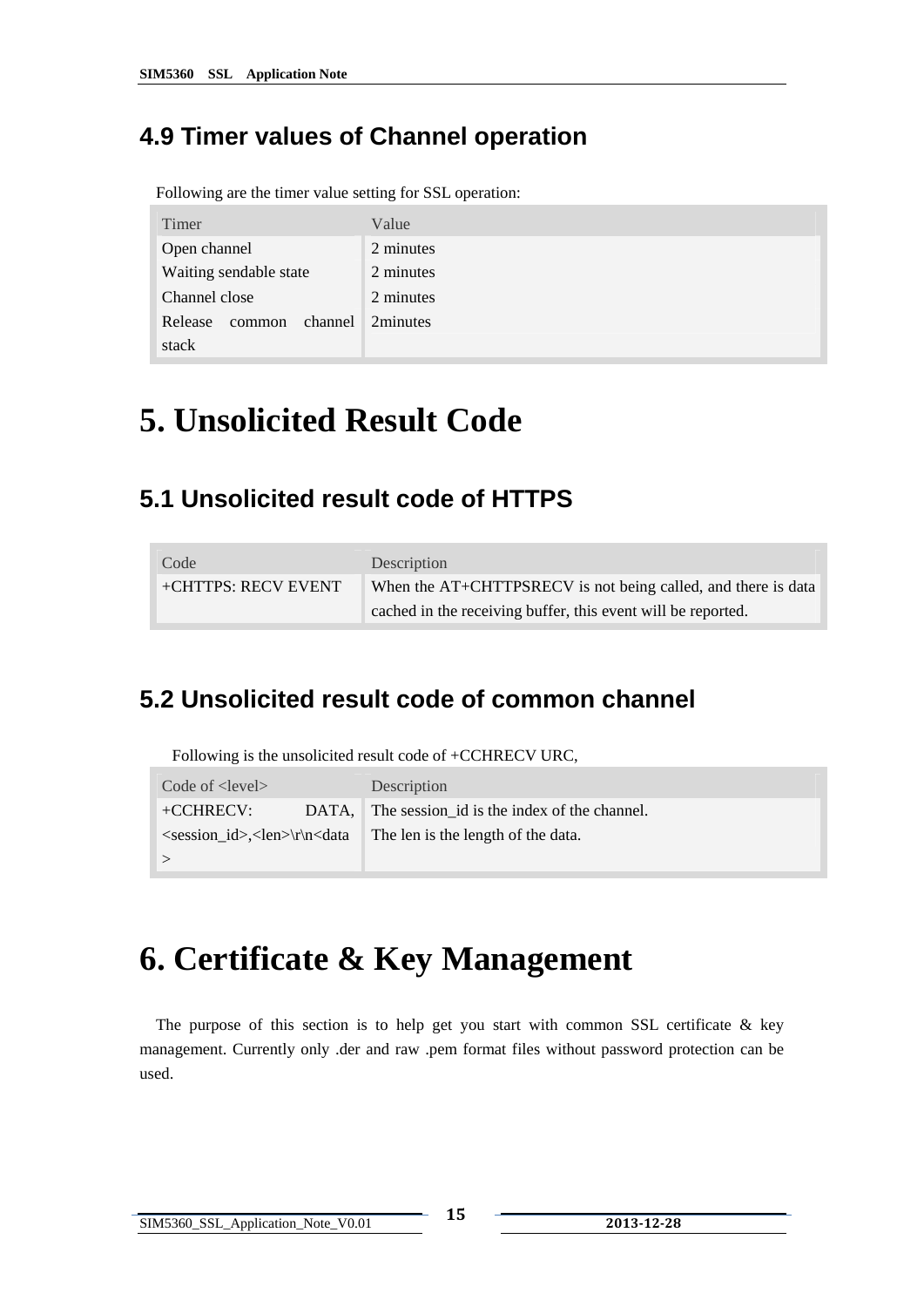#### <span id="page-18-0"></span>**6.1 Download certificate & key files to the module**

Ths following command can be used to download certificate & key files to the module:

*AT+CCERTDOWN="mycert.der", 753 >file content... OK* 

Following is the sample source code for calling AT+CCERTDOWN:



#### **6.2 List all certificate & key files in the module**

The following command can be used to list all the certificate  $\&$  key files which has been downloaded into the module:

*AT+CCERTLIST +CCERTLIST: "ca\_cert.der" +CCERTLIST: "client\_cert.der" +CCERTLIST: "client\_key.der" +CCERTLIST: "server\_cert.pem" +CCERTLIST: "server\_key.pem"* 

*OK* 

#### **6.3 Delete a certificate or key file in the module**

The following command can be delete a certificate  $\&$  key file which has been downloaded into the module:

*AT+CCERTDELE=" server\_key.pem" OK* 

### **6.4 Set the CA file**

The following command can be used to set the CA file for current SSL operation, This command can only be used after AT+CHTTPSSTART/AT+CCHSTART/AT+CFTPSSTART: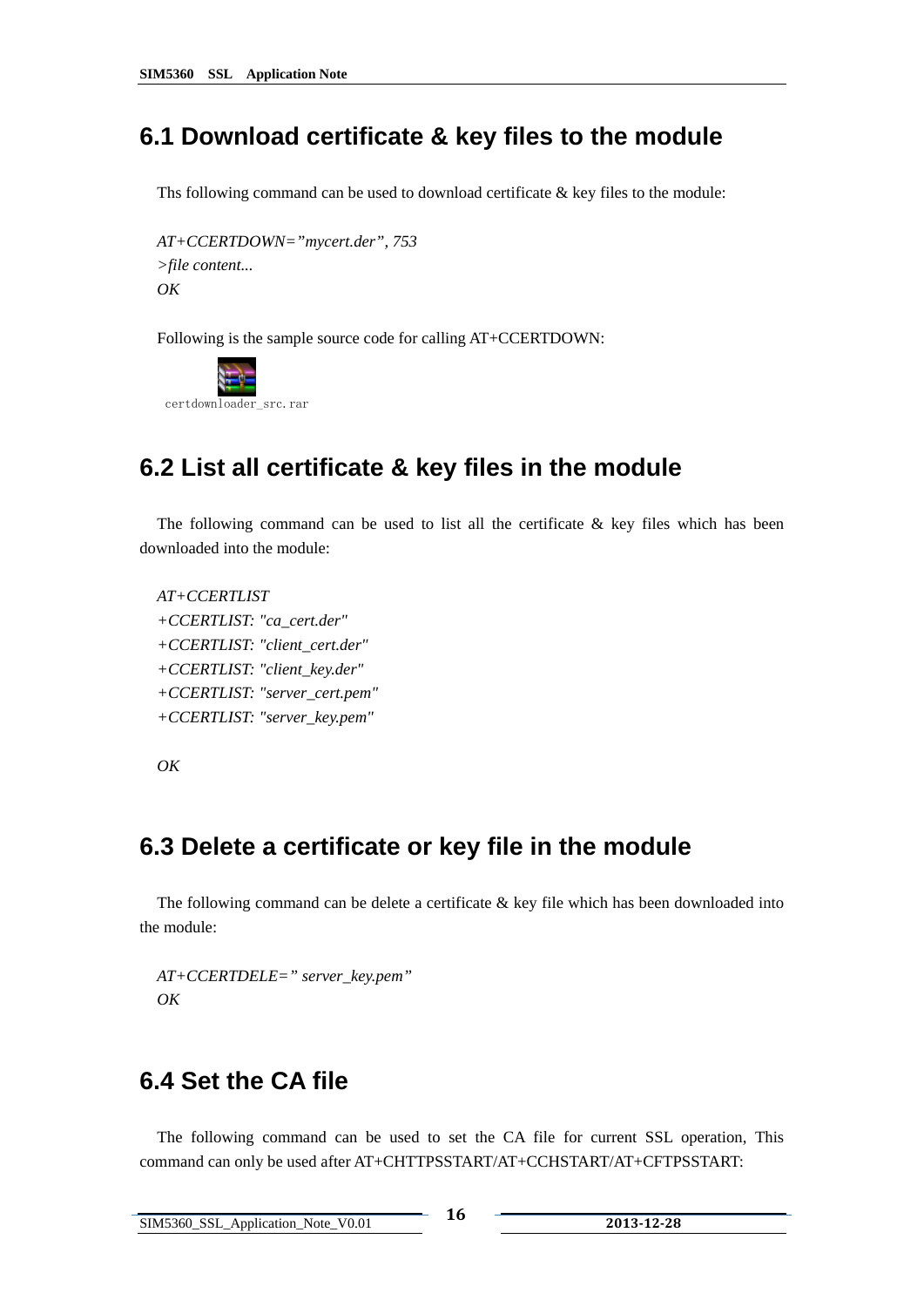<span id="page-19-0"></span>*AT+CCERTCA=0,"ca.pem" OK* 

### **6.5 Set the certificate file**

The following command can be used to set the certificate file for current SSL operation, This command can only be used after AT+CHTTPSSTART/AT+CCHSTART/AT+CFTPSSTART:

*AT+CCERTCERT="my\_cert.pem",0 OK* 

#### **6.6 Set the key file**

The following command can be used to set the key file for current SSL operation, This command can only be used after AT+CHTTPSSTART/AT+CCHSTART/AT+CFTPSSTART:

*AT+CCERTKEY=0,"my\_key.pem" OK* 

#### **6.7 Load the CA/certificate/key files**

The following command can be used to load the CA/certificate/key files set using AT+CSSLCA/AT+CSSLCERT/AT+CSSLKEY for current SSL operation, This command can only be used after AT+CHTTPSSTART/AT+CCHSTART/AT+CFTPSSTART:

*AT+CSSLLOADCK OK* 

## **7. AT Command Samples**

#### **7.1 AT Command Samples of HTTPS**

| AT commands                           | <b>Comments</b>                                |
|---------------------------------------|------------------------------------------------|
| AT+CHTTPSSTART                        | Acquire the HTTPS stack                        |
| OK                                    |                                                |
| AT+CHTTPSOPSE="www.mywebsite.com",443 | Connect the HTTPS server                       |
| OK                                    |                                                |
| $AT+CHTTPSSEND=88$                    | Send the HTTPS request data. If the request is |
|                                       | this $AT+CHTTPSSEND=<1en>$<br>large,           |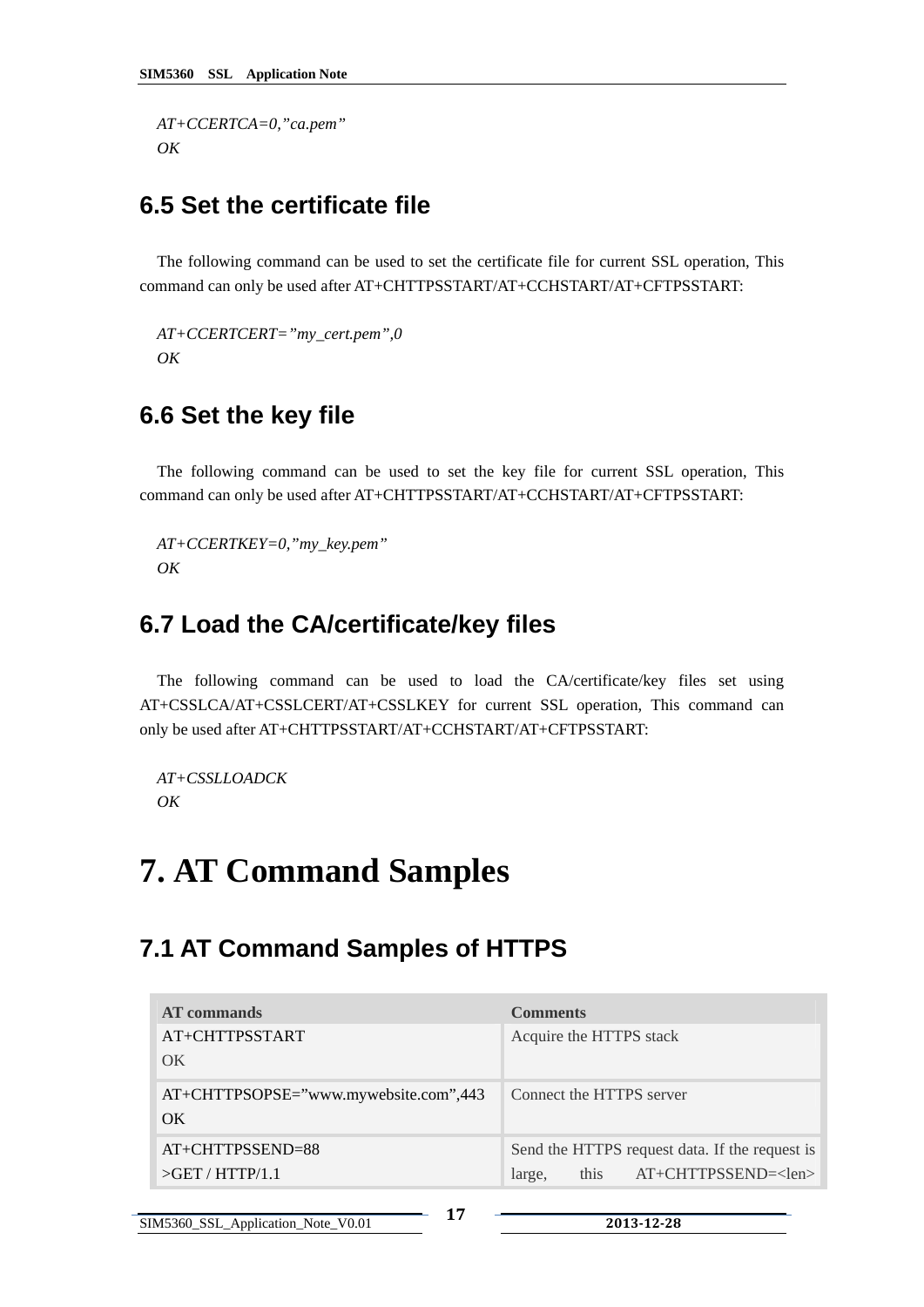<span id="page-20-0"></span>

| Host: www.mywebsite.com<br>User-Agent: MY WEB AGENT<br>Content-Length: 0 | command can be used multiple times.                                                    |
|--------------------------------------------------------------------------|----------------------------------------------------------------------------------------|
| OK                                                                       |                                                                                        |
| AT+CHTTPSSEND                                                            | Commit all the data which has been sent<br>previously using AT+CHTTPSSEND= <len></len> |
| AT+CHTTPSRECV=1                                                          | Receive the HTTPS response from the                                                    |
| OK                                                                       | HTTPS server. If the response data is large,                                           |
| +CHTTPSRECV: DATA,249                                                    | this AT+CHTTPSRECV= <len> command can</len>                                            |
| HTTP/1.1 200 OK                                                          | be used multiple times.                                                                |
| Content-Type: text/html                                                  |                                                                                        |
| Content-Language: zh-CN                                                  |                                                                                        |
| Content-Length: 57                                                       |                                                                                        |
| Date: Tue, 31 Mar 2009 01:56:05 GMT                                      |                                                                                        |
| <b>Connection: Close</b>                                                 |                                                                                        |
| Proxy-Connection: Close                                                  |                                                                                        |
|                                                                          |                                                                                        |
| $\langle$ html $>$                                                       |                                                                                        |
| <header>test</header>                                                    |                                                                                        |
| $<$ body $>$                                                             |                                                                                        |
| Test body                                                                |                                                                                        |
| </td <td></td>                                                           |                                                                                        |
| +CHTTPSRECV: 0                                                           |                                                                                        |
| AT+CHTTPSCLSE                                                            | Close the HTTPS connection                                                             |
| OK                                                                       |                                                                                        |
| AT+CHTTPSSTOP                                                            | Release the HTTPS stack                                                                |
| OK                                                                       |                                                                                        |

## **7.2 AT Command Samples of FTPS**

| AT commands                                | <b>Comments</b>                                |
|--------------------------------------------|------------------------------------------------|
| AT+CFTPSSTART                              | Acquire the FTPS stack                         |
| OK                                         |                                                |
| $+CFTPSTART: 0$                            |                                                |
| $AT+CFTPSLOGIN="www.myftpsserver.com",990$ | Login the FTPS server                          |
| , "myname", "mypassword"                   |                                                |
| $\alpha$                                   |                                                |
| $+CFTPSLOGIN: 0$                           |                                                |
| $AT+CFTPSMKD='testdir'$                    | Create a directory under the current directory |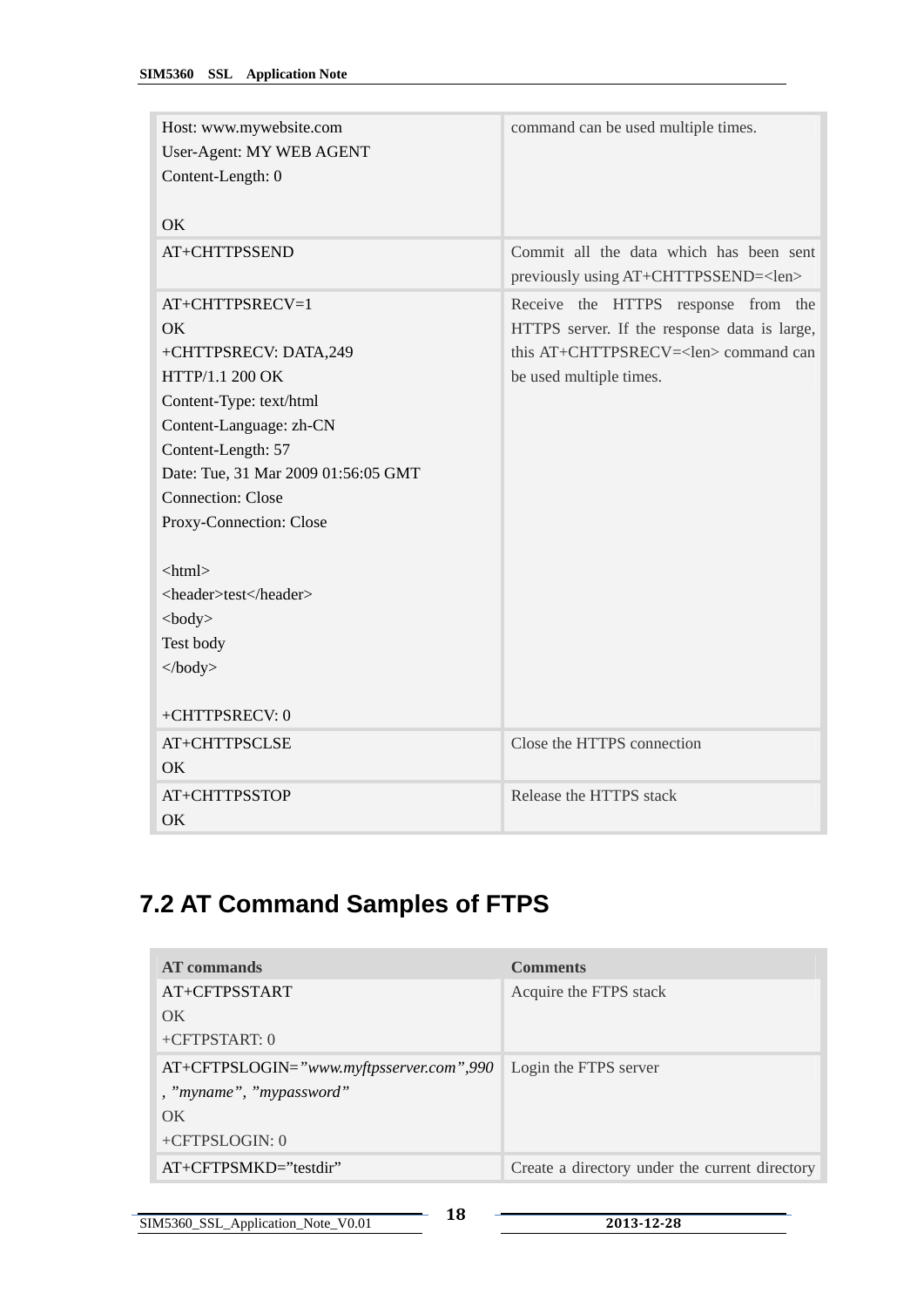| OK                                                                 | on FTPS                                         |
|--------------------------------------------------------------------|-------------------------------------------------|
| AT+CFTPSRMD="testdir"                                              | Remove a directory from the current directory   |
|                                                                    | on FTPS server                                  |
| AT+CFTPSDEL="testdelfile.txt"                                      | Delete a file on the FTPS server                |
| OK                                                                 |                                                 |
| AT+CFTPSCWD="/mysubdir"                                            | Change current directory to "/mysubdir" on      |
| OK                                                                 | FTPS server                                     |
| AT+CFTPSPWD                                                        | Get the current directory on FTPS server        |
| +CFTPSPWD:"/mysubdir"                                              |                                                 |
| OK                                                                 |                                                 |
| AT+CFTPSTYPE=I                                                     | Set the FTPS transferring type to binary        |
| AT+CFTPSLIST                                                       | List the items under the current directory on   |
| +CFTPSLIST: DATA,193                                               | FTPS server                                     |
| $drw$ -rw-rw- 1 user<br>$\theta$<br>group                          |                                                 |
| Sep 1 18:01.                                                       |                                                 |
| $drw$ -rw-rw- $1$ user<br>$\boldsymbol{0}$<br>group<br>Sep 1 18:01 |                                                 |
| 2017<br>1 user<br>-rw-rw-rw-<br>group                              |                                                 |
| Sep 1 17:24 19800106_000128.jpg                                    |                                                 |
|                                                                    |                                                 |
| +CFTPSLIST: 0                                                      |                                                 |
| AT+CFTPSGETFILE=1, "testfile.jpg"                                  | Get the "testfile.jpg" from server to local EFS |
| OK                                                                 | C:\Picture directory                            |
| +CFTPSGETFILE: 0                                                   |                                                 |
| AT+CFTPSPUTFILE=1, "testfile.jpg"                                  | Put the local C:\Picture\testfile.jpg to the    |
| OK                                                                 | current directory on FTPS server                |
| +CFTPSPUTFILE: 0                                                   |                                                 |
| AT+CFTPSGET="testfile.jpg"                                         | Get the "testfile.jpg" under current FTPS       |
| OK                                                                 | directory to external MCU.                      |
| +CFTPSGET: DATA, 1024,                                             |                                                 |
| +CFTPSGET:DATA, 1058                                               |                                                 |
|                                                                    |                                                 |
| +CFTPSGET: 0                                                       |                                                 |
| AT+CFTPSPUT="t1.txt",11                                            | Put a file of "t1.txt" from external MCU to the |
| >test content                                                      | current directory on FTPS server.               |
| OK                                                                 |                                                 |
| AT+CFTPSPUT=18                                                     |                                                 |
| >left data put here                                                |                                                 |
| OK                                                                 |                                                 |
| AT+CFTPSPUT                                                        |                                                 |
| OK                                                                 |                                                 |
| +CFTPSPUT: 0                                                       |                                                 |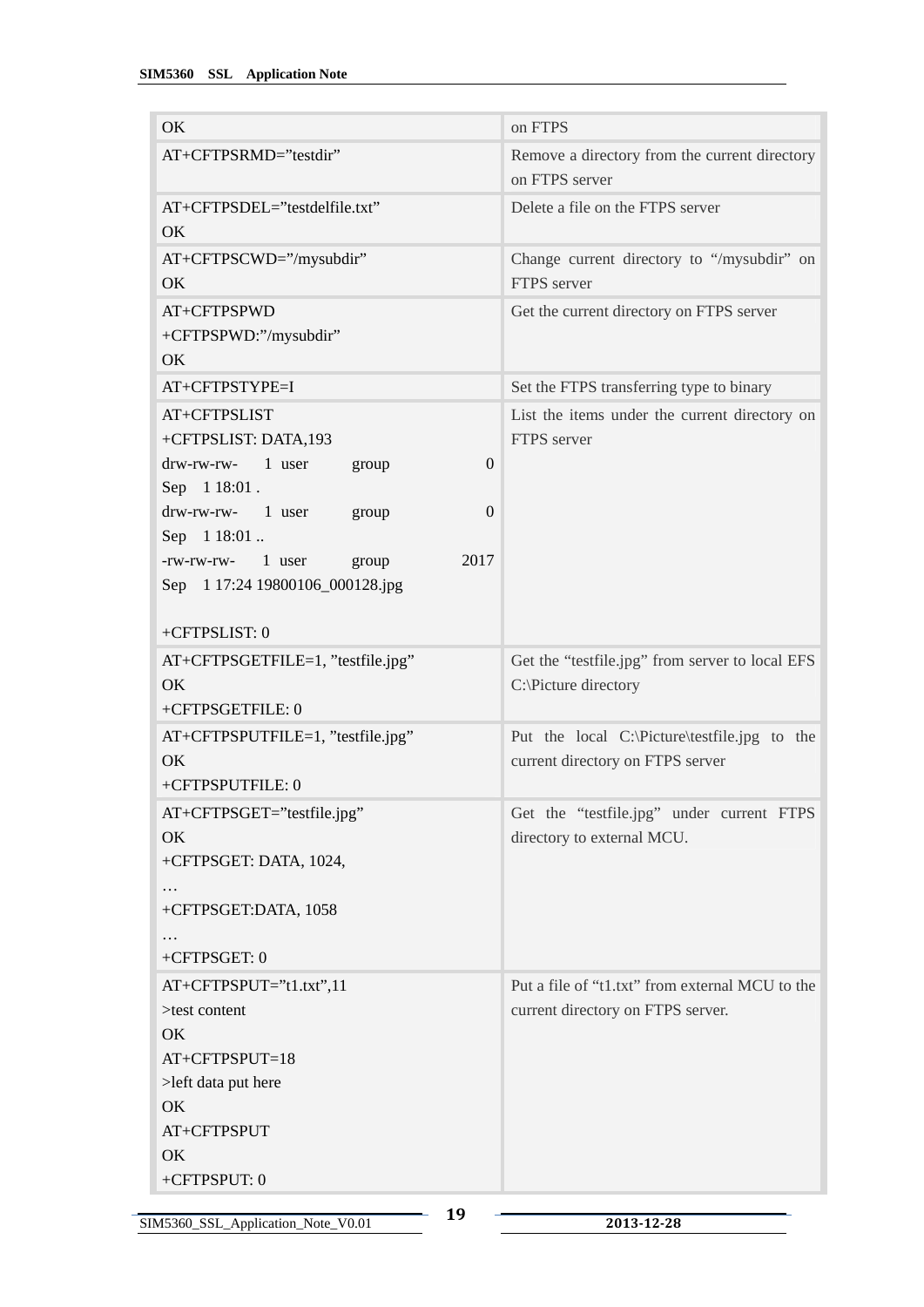<span id="page-22-0"></span>

| AT+CFTPSLOGOUT    | Logout the FTPS server |
|-------------------|------------------------|
| OK                |                        |
| $+CFTPSLOGOUT: 0$ |                        |
| AT+CFTPSSTOP      | Release the FTPS stack |
| OK                |                        |
| $+CFTPSSTOP: 0$   |                        |

## **7.3 AT Command Samples of Common Channel**

| <b>AT</b> commands                   | <b>Comments</b>                              |
|--------------------------------------|----------------------------------------------|
| AT+CCHSET=1                          | Enable reporting +CHSEND result              |
| OK.                                  |                                              |
| AT+CCHSTART                          | Accquire the common channel stack            |
| OK                                   |                                              |
| +CCHSTART: 0                         |                                              |
| AT+CCHOPEN=1, "www.myserver.com",443 | Connect the server                           |
| OK                                   |                                              |
| AT+CCHSEND=1,88                      | Send the data. If the request is large, this |
| $>$ GET / HTTP/1.1                   | AT+CCHSEND=1, <len> command can be</len>     |
| Host: www.mywebsite.com              | used multiple times.                         |
| User-Agent: MY WEB AGENT             |                                              |
| Content-Length: 0                    |                                              |
|                                      |                                              |
| OK                                   |                                              |
| +CCHSEND: $1, 0$                     |                                              |
| +CCHRECV: DATA, 1, 249               | Receive the data sent from the peer.         |
| HTTP/1.1 200 OK                      |                                              |
| Content-Type: text/html              |                                              |
| Content-Language: zh-CN              |                                              |
| Content-Length: 57                   |                                              |
| Date: Tue, 31 Mar 2009 01:56:05 GMT  |                                              |
| <b>Connection: Close</b>             |                                              |
| Proxy-Connection: Close              |                                              |
|                                      |                                              |
| $\langle$ html $>$                   |                                              |
| <header>test</header>                |                                              |
| $<$ body $>$                         |                                              |
| Test body                            |                                              |
| </td <td></td>                       |                                              |
| AT+CCCHCLOSE=1                       | Close the channel                            |
| OK                                   |                                              |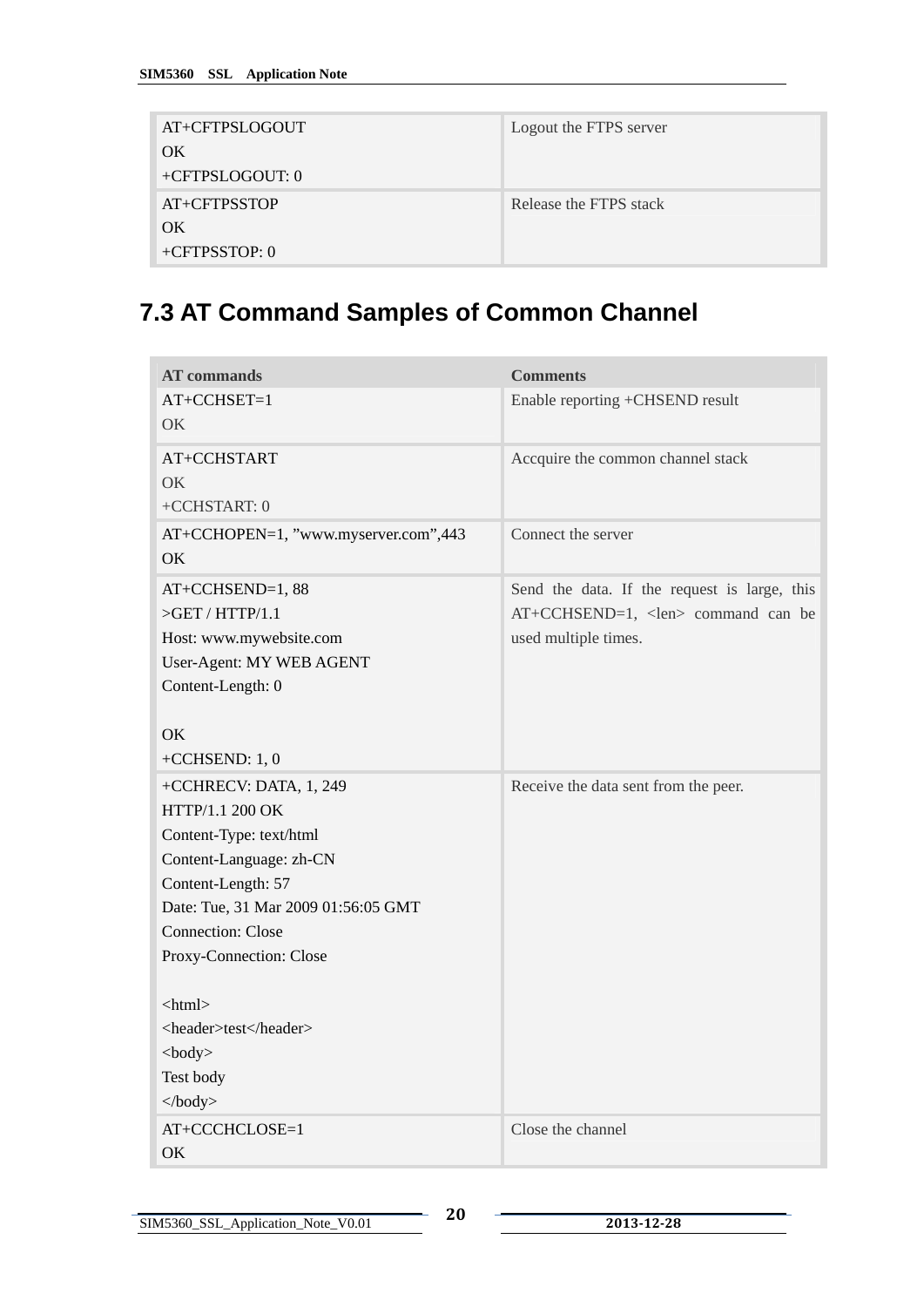```
AT+CCHLSTOP 
OK
```
Release the stack

# **7.4 AT Command Samples of HTTPS supporting cert/key**

| <b>AT</b> commands                    | <b>Comments</b>                                |
|---------------------------------------|------------------------------------------------|
| AT+CHTTPSSTART                        | Acquire the HTTPS stack                        |
| OK                                    |                                                |
| AT+CSSLCA=0,"ca_cert.der"             | Set the CA                                     |
| OK                                    |                                                |
| AT+CSSLCERT="client_cert.der",0       | Set the client certificate                     |
| OK                                    |                                                |
| AT+CSSLKEY="client_key.der"           | Set the client key                             |
| OK                                    |                                                |
| AT+CSSLLOADCK                         | Load the CA/certificate/key files              |
| <b>OK</b>                             |                                                |
| AT+CHTTPSOPSE="www.mywebsite.com",443 | Connect the HTTPS server                       |
| OK                                    |                                                |
| AT+CHTTPSSEND=88                      | Send the HTTPS request data. If the request is |
| $>$ GET / HTTP/1.1                    | AT+CHTTPSSEND= <len><br/>this<br/>large,</len> |
| Host: www.mywebsite.com               | command can be used multiple times.            |
| User-Agent: MY WEB AGENT              |                                                |
| Content-Length: 0                     |                                                |
|                                       |                                                |
| OK.                                   |                                                |
| AT+CHTTPSSEND                         | Commit all the data which has been sent        |
|                                       | previously using AT+CHTTPSSEND= <len></len>    |
| AT+CHTTPSRECV=1                       | Receive the HTTPS response from the            |
| <b>OK</b>                             | HTTPS server. If the response data is large,   |
| +CHTTPSRECV: DATA,249                 | this AT+CHTTPSRECV= <len> command can</len>    |
| HTTP/1.1 200 OK                       | be used multiple times.                        |
| Content-Type: text/html               |                                                |
| Content-Language: zh-CN               |                                                |
| Content-Length: 57                    |                                                |
| Date: Tue, 31 Mar 2009 01:56:05 GMT   |                                                |
| <b>Connection: Close</b>              |                                                |
| Proxy-Connection: Close               |                                                |
|                                       |                                                |
| $\langle$ html $>$                    |                                                |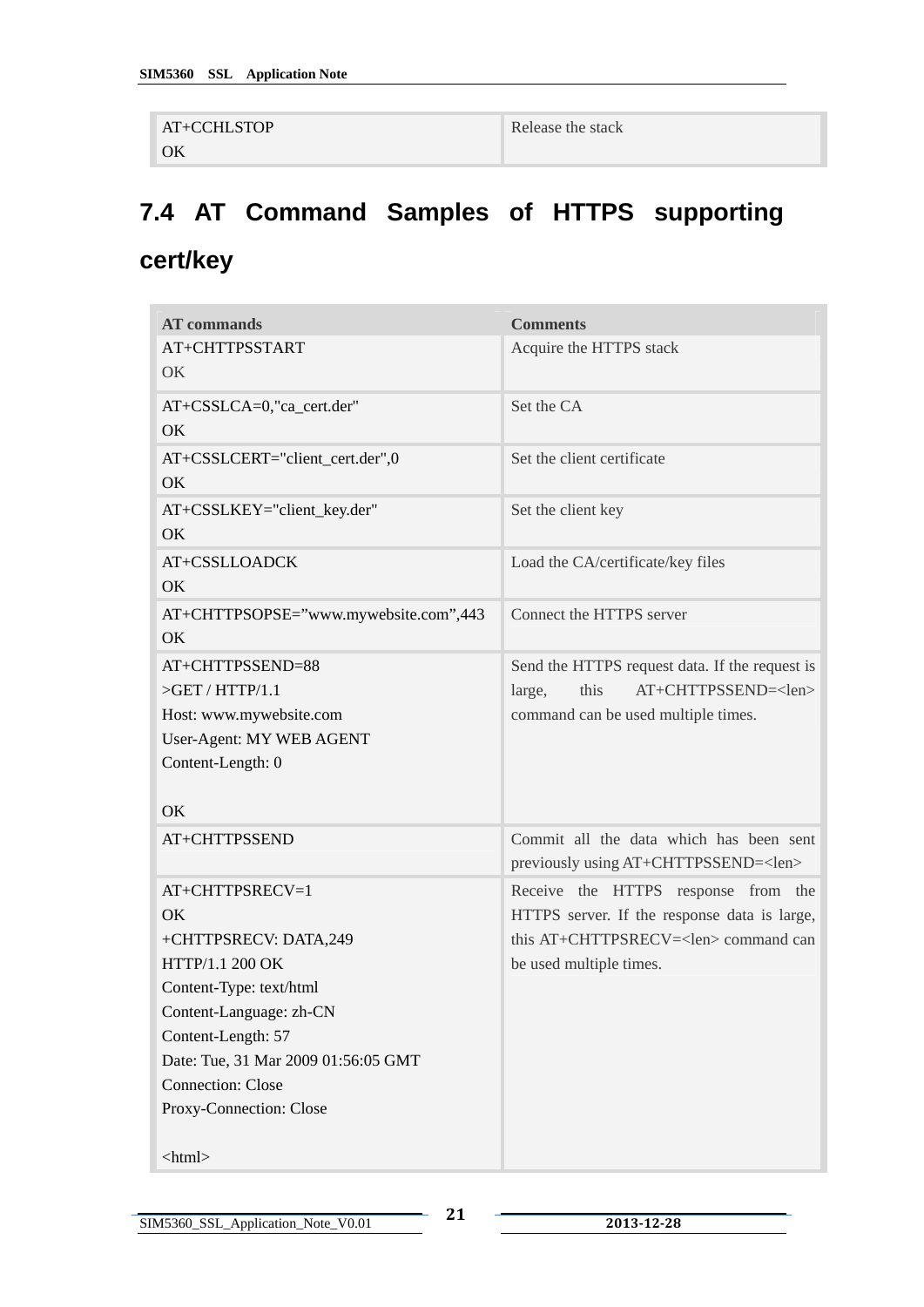<span id="page-24-0"></span>

| <header>test</header><br>$<$ body $>$<br>Test body<br>$\langle \text{body} \rangle$ |                            |
|-------------------------------------------------------------------------------------|----------------------------|
| +CHTTPSRECV: 0<br>AT+CHTTPSCLSE<br>OK.                                              | Close the HTTPS connection |
| AT+CHTTPSSTOP<br>OK                                                                 | Release the HTTPS stack    |

## **7.5 AT Command Samples of Common Channel**

## **supporting cert/key**

| <b>AT</b> commands                                                                                                | <b>Comments</b>                                                                                                      |
|-------------------------------------------------------------------------------------------------------------------|----------------------------------------------------------------------------------------------------------------------|
| $AT+CCHSET=1$<br>OK.                                                                                              | Enable reporting +CHSEND result                                                                                      |
| AT+CCHSTART<br>OK.<br>+CCHSTART: 0                                                                                | Accquire the common channel stack                                                                                    |
| AT+CSSLCA=0,"ca_cert.der"<br>OK                                                                                   | Set the CA                                                                                                           |
| AT+CSSLCERT="client_cert.der",0<br>OK                                                                             | Set the client certificate                                                                                           |
| AT+CSSLKEY="client_key.der"<br>OK.                                                                                | Set the client key                                                                                                   |
| AT+CSSLLOADCK<br>OK                                                                                               | Load the CA/certificate/key files                                                                                    |
| AT+CCHOPEN=1, "www.myserver.com",443<br>OK                                                                        | Connect the server                                                                                                   |
| AT+CCHSEND=1,88<br>$>$ GET / HTTP/1.1<br>Host: www.mywebsite.com<br>User-Agent: MY WEB AGENT<br>Content-Length: 0 | Send the data. If the request is large, this<br>$AT+CCHSEND=1$ , <len> command can be<br/>used multiple times.</len> |
| OK                                                                                                                |                                                                                                                      |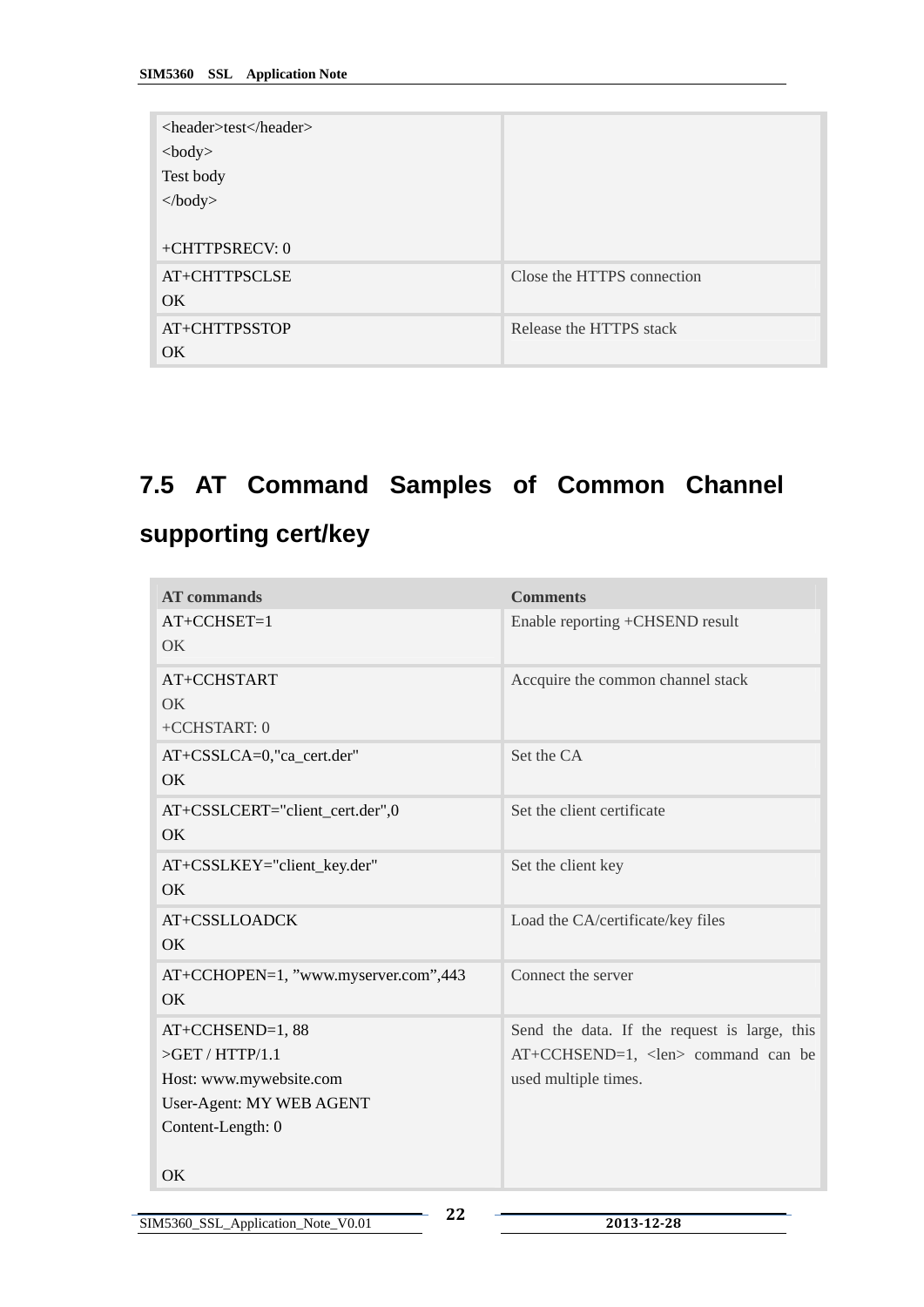<span id="page-25-0"></span>

| +CCHSEND: $1, 0$                    |                                      |
|-------------------------------------|--------------------------------------|
| +CCHRECV: DATA, 1, 249              | Receive the data sent from the peer. |
| HTTP/1.1 200 OK                     |                                      |
| Content-Type: text/html             |                                      |
| Content-Language: zh-CN             |                                      |
| Content-Length: 57                  |                                      |
| Date: Tue, 31 Mar 2009 01:56:05 GMT |                                      |
| <b>Connection: Close</b>            |                                      |
| Proxy-Connection: Close             |                                      |
|                                     |                                      |
| <html></html>                       |                                      |
| <header>test</header>               |                                      |
| $<$ body $>$                        |                                      |
| Test body                           |                                      |
| $\langle \text{body} \rangle$       |                                      |
| AT+CCCHCLOSE=1                      | Close the channel                    |
| $\alpha$                            |                                      |
| AT+CCHLSTOP                         | Release the stack                    |
| OK                                  |                                      |

# **8. Conflict AT Commands**

The HTTPS, FTPS, Common SSL AT commands cannot run together and they also cannot be used when other socket related function is running:

- **TCP/IP Related AT Commands.**
- MMS AT Commands
- GPS AT Commands
- $\bullet$  HTTP AT command
- FTP AT command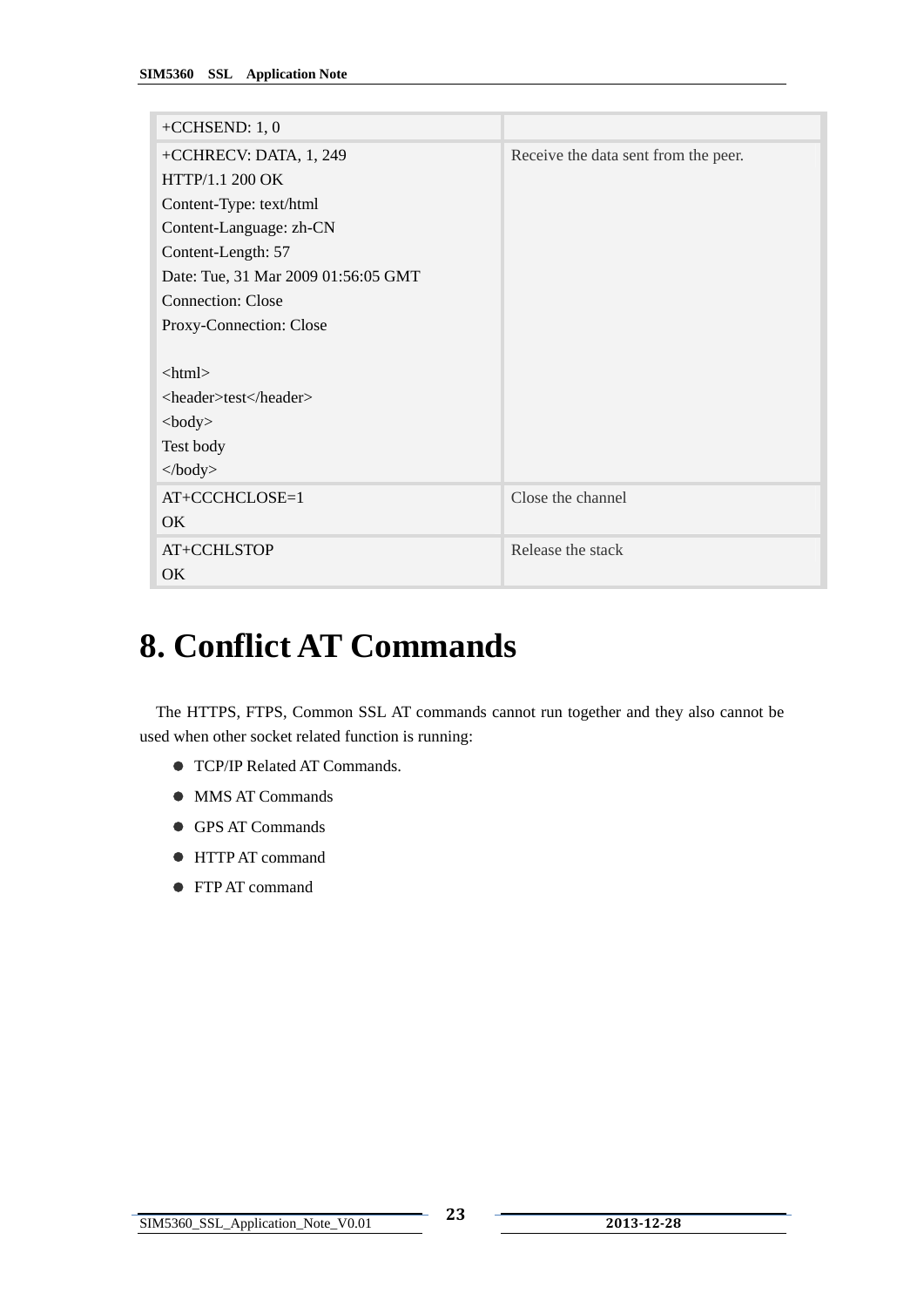#### **Contact us**

#### **Shanghai SIMCom Wireless Solutions Ltd.**

Add: Building A, SIM Technology Building, No.633, Jinzhong Road, Changning District

 200335 Tel: +86 21 3252 3300 Fax: +86 21 3252 3301

URL: http:[/www.sim.com/wm/](http://www.sim.com/wm)